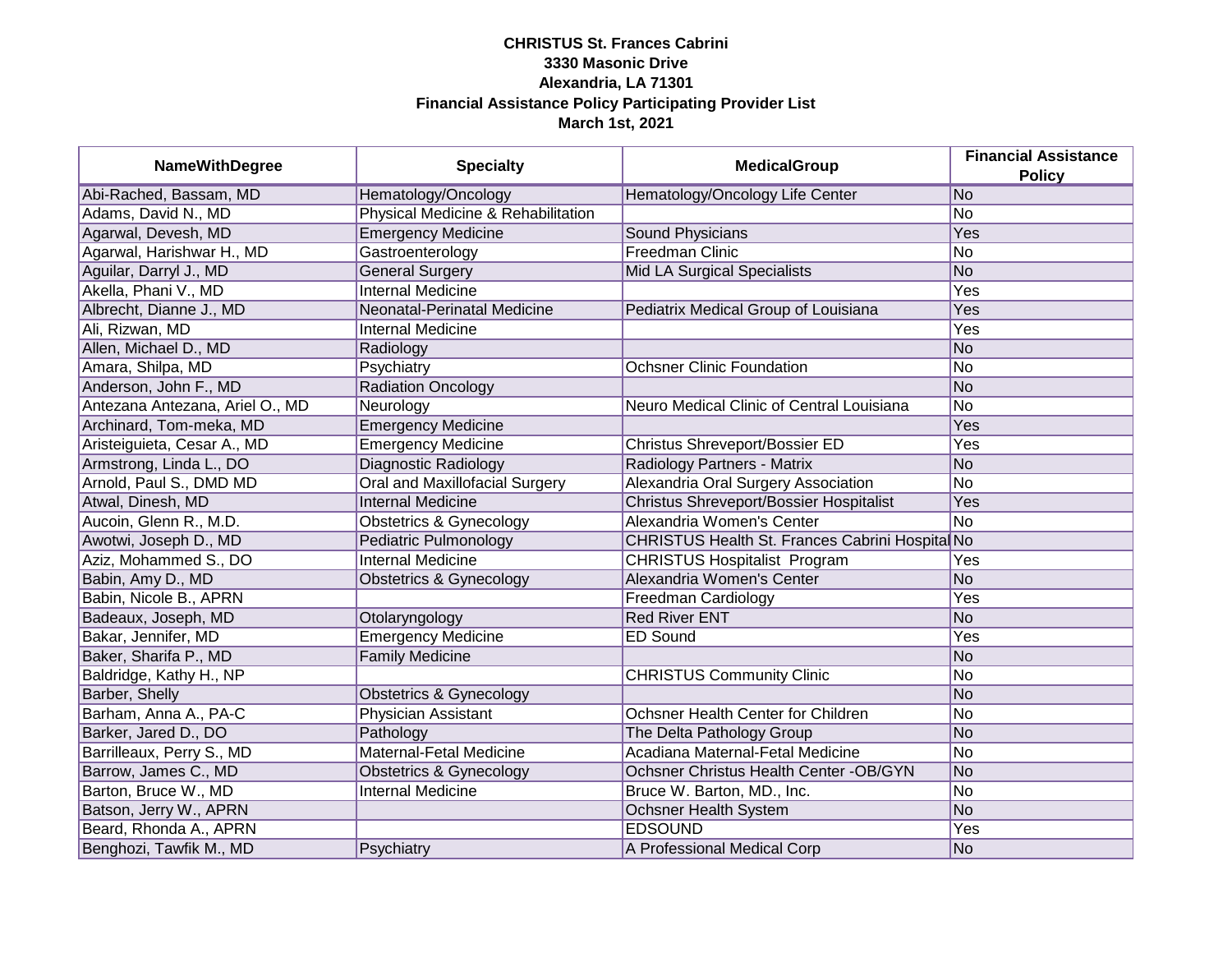| Benjamin III, Louis C., MD  | <b>Emergency Medicine</b>                                            | <b>EDSOUND</b>                                  | $\overline{Yes}$ |
|-----------------------------|----------------------------------------------------------------------|-------------------------------------------------|------------------|
| Bennett, Robin R., MD       | Nephrology                                                           | Kidney Care of Lousiana                         | No               |
| Benoit, Andrew P., NP       |                                                                      | <b>EDSOUND</b>                                  | <b>Yes</b>       |
| Bevels, Gregory S., MD      | <b>Family Medicine</b>                                               | Primary Care Specialists, LLC                   | No               |
| Bhargava, Manu, M.D.        | Pediatrics                                                           | <b>Pineville Children's Clinic</b>              | No               |
| Bhavsar, Anil MD            | <b>Diagnostic Radiology</b>                                          | Radiology Partners - Matrix                     | No               |
| Bieber, Barry J., MD        | <b>Obstetrics &amp; Gynecology</b>                                   | Alexandria Healthcare for Women, LLC            | No               |
| Blake, Amy, NP              |                                                                      | CHRISTUS Cabrini Incarnate Word Community No    |                  |
| Blakewood, Brian W., CRNA   | Certified Registered Nurse Anesthetist Mid-LA Anesthesia Consultants |                                                 | Yes              |
| Blalock, Hascal B., PA      | Physician Assistant                                                  | <b>EDSOUND</b>                                  | Yes              |
| Boe, Justin J., MD          | Radiology                                                            | Radiology Partners - Matrix                     | No               |
| Bonetti, Renee W., MD       | Radiology                                                            | Radiology Partners - Matrix                     | No               |
| Bonifield, Daniel R., DO    | Radiology                                                            | <b>Access Radiology</b>                         | Yes              |
| Bordelon, Erica V., FNP     |                                                                      | Mid-Louisiana Surgical Specialists              | No               |
| Bordelon, Lori D., NP       |                                                                      | <b>Christus Community Clinic</b>                | No.              |
| Boudreaux, Anthony D., CRNA | Certified Registered Nurse Anesthetist MLAC                          |                                                 | No               |
| Boudreaux, David M., CRNA   | Certified Registered Nurse Anesthetist Mid LA Anesthesia Consultants |                                                 | Yes              |
| Braud, Jason J., MD         | Diagnostic Radiology                                                 |                                                 | Yes              |
| Braud, Mary C., APRN        |                                                                      | <b>Ochsner Health</b>                           | No               |
| Brdlik, Charles J., MD      | Radiology                                                            |                                                 | Yes              |
| Breaud, Stephen M., MD      | Ophthalmology                                                        | Vitreoretinal Institute                         | No               |
| Brian, Gregory A., M.D.     | <b>Family Medicine</b>                                               | Brian Clinic, LLP                               | No               |
| Brister, Kevin G., CRNA     | Certified Registered Nurse Anesthetist MLAC                          |                                                 | No               |
| Britten, Dennis M., MD      | Cardiovascular Disease                                               | Britten Cardiovascular, LLC                     | No               |
| Broussard, Blaine M., MD    | <b>Internal Medicine</b>                                             | Freedman Clinic Internal Medicine               | No               |
| Brown, Kenneth E., M.D.     | <b>Family Medicine</b>                                               | <b>Brian Clinic</b>                             | No               |
| Brown, Marcus R., MD        | <b>Emergency Medicine</b>                                            | <b>EDSOUND</b>                                  | Yes              |
| Brown, Mark F., MD          | <b>Pediatric Surgery</b>                                             |                                                 | No               |
| Brown, Mark G., MD          | Radiology                                                            | Radiology Partners - Matrix                     | No.              |
| Brown-Jackson, Erica, MD    | <b>Internal Medicine</b>                                             | Christus Cabrini                                | Yes              |
| Brumund, Michael R., MD     | <b>Pediatric Cardiology</b>                                          | Children's Hospital                             | No               |
| Brunet, Michael E., MD      | <b>Orthopedic Surgery</b>                                            | Mid State Orthopedics and Sports Medicine Ce No |                  |
| Brunson, Joan E., MD        | <b>Family Medicine</b>                                               | <b>Brian Clinic, LLP</b>                        | No               |
| Bubenzer, Ann E., MD        | Pediatrics                                                           | <b>Mansoor Pediatrics</b>                       | No               |
| Buck, Michael G., MD        | <b>Family Medicine</b>                                               | Cenla Family Medicine Associates, LLC           | No               |
| Buckalew III, Zack T., MD   | <b>Internal Medicine</b>                                             | <b>Freedman Clinic</b>                          | No               |
| Burch, William E., MD       | <b>Emergency Medicine</b>                                            | Emergency Room (Off-Campus ED)                  | <b>No</b>        |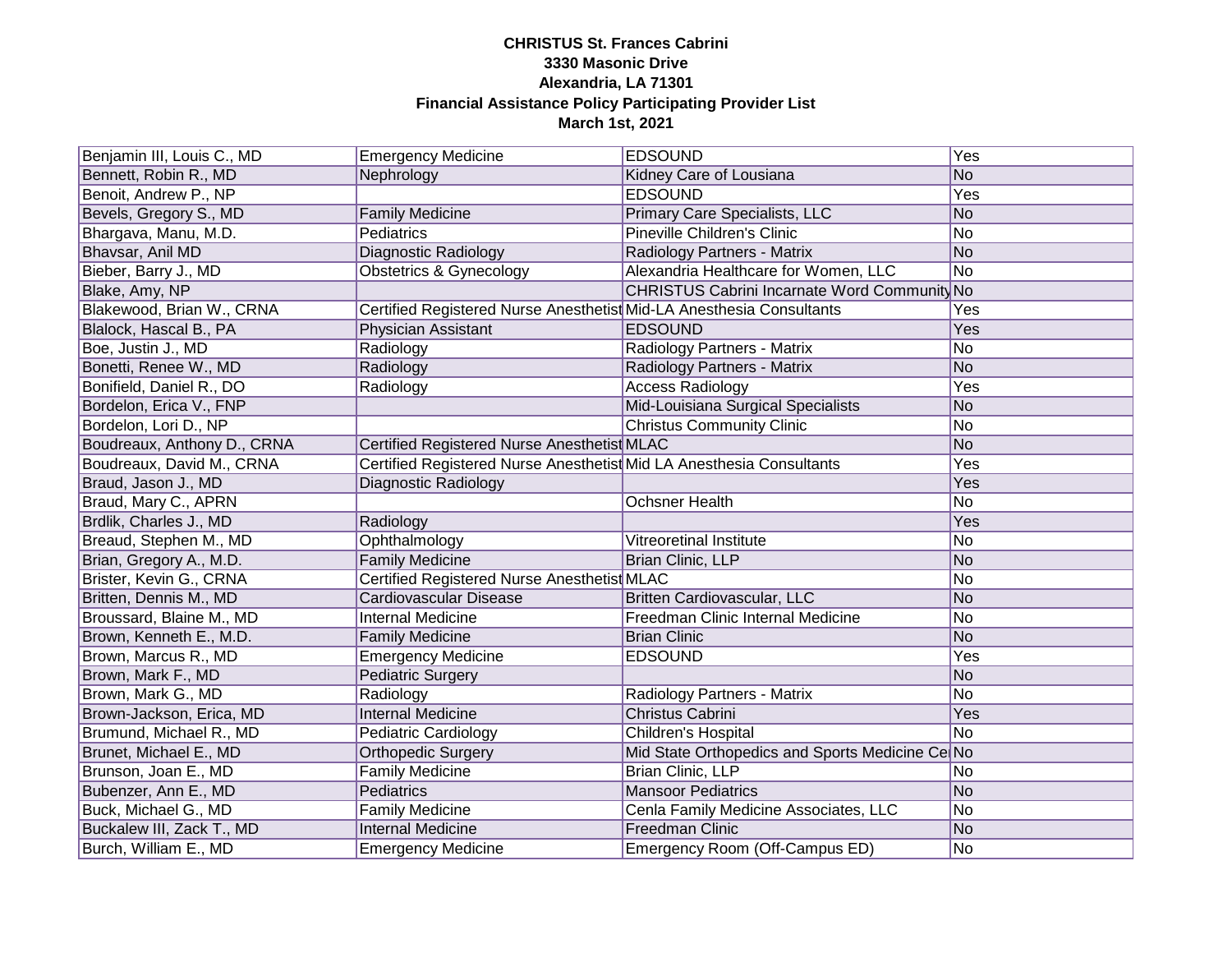| Burns, Chantel K., MD     | <b>Family Medicine</b>                      | Christus St. Frances Cabrini ED                                             | <b>Yes</b>               |
|---------------------------|---------------------------------------------|-----------------------------------------------------------------------------|--------------------------|
| Burrough, Robin A., NP    |                                             | CHRISTUS Cabrini Incarnate Word Communit No                                 |                          |
| Caletri, David, MD        | <b>Radiation Oncology</b>                   | CHRISTUS Health St. Frances Cabrini Hospital No                             |                          |
| Camilo, Osvaldo A., MD    | Neurology                                   | <b>Ochsner Medical Center</b>                                               | No.                      |
| Campos-Adkins, Ann A., NP |                                             | Mid State Orthopaedic & Sports Medicine CenteNo                             |                          |
| Cannizzaro, Louis A., MD  | Neurology                                   |                                                                             | No.                      |
| Carbo, Mark A., PA        | <b>Physician Assistant</b>                  | Mid State Orthopaedics and Sports Medicine                                  | No                       |
| Cardel, Yamil R., MD      | <b>Emergency Medicine</b>                   | Sound Physicians                                                            | Yes                      |
| Carter, Jacqueline, MD    | Neurology                                   |                                                                             | No                       |
| Caskey, Hunter M., MD     | Psychiatry                                  | <b>Ochsner Health Center</b>                                                | No                       |
| Chandler, Cade N., CRNA   |                                             | Certified Registered Nurse Anesthetist Mid Louisiana Anesthesia Consultants | Yes                      |
| Chang, Baochong B., MD    | <b>Internal Medicine</b>                    |                                                                             | No                       |
| Chaudhry, Ilyas A., M.D.  | Cardiovascular Disease                      | <b>Red River Cardiology</b>                                                 | No                       |
| Chaudhuri, Jayanta K., MD | Radiology                                   | Radiologist Partners- Matrix                                                | No                       |
| Chehebar, Daniel M., DO   | Neurology                                   | Ochsner Health Systems                                                      | No                       |
| Chinagozi, Sonji J., MD   | Pediatrics                                  | Cenla Total Care                                                            | lNo                      |
| Chokhawala, Himanshu, MD  | Neurology                                   | <b>Ochsner Clinic Foundation</b>                                            | <b>No</b>                |
| Ciccotto, Giuseppe, MD    | Neurology                                   | <b>Ochsner Clinic Foundation</b>                                            | No                       |
| Cieslak, Suzanne B., NP   |                                             |                                                                             | <b>No</b>                |
| Clark Jr., Johnnie L., MD | Pediatrics                                  | <b>Premier Pediatrics</b>                                                   | No                       |
| Clay, Dennis B., CRNA     | Certified Registered Nurse Anesthetist      |                                                                             | No                       |
| Close, Benjamin B., MD    | Allergy & Immunology                        | Louisiana Allergy Asthma                                                    | No                       |
| Cole II, Philip A., MD    | <b>General Surgery</b>                      | Mid Louisiana Surgical Specialists                                          | No                       |
| Cole, Amanda, NP          |                                             | <b>Premier Pediatrics</b>                                                   | No                       |
| Cole, Elizabeth A., CRNA  | Certified Registered Nurse Anesthetist MLAC |                                                                             | No                       |
| Comeaux, Jarmon C., MD    | Internal Medicine                           |                                                                             | No                       |
| Conroy, Leslie A., M.D.   | Anesthesiology                              | Mid-Louisiana Anesthesia Consultants                                        | Yes                      |
| Cox, Emily M., NP         |                                             | Christus St. Frances Cabrini Cancer Center                                  | No                       |
| Crenshaw, William D., MD  | <b>Orthopedic Surgery</b>                   | Mid State Orthopaedics and Sports Medicine C No                             |                          |
| Cresap, Rachael, MD       | Obstetrics & Gynecology                     |                                                                             | No.                      |
| Crews, Roslyn J., PNP     | <b>Neonatal Nurse Practitioner</b>          |                                                                             | No                       |
| Crisp, Tyler A., DO       | Anesthesiology                              | Mid Louisiana Anesthesia Consultants                                        | Yes                      |
| Crittendon III, Ivory, MD | Pediatric Cardiology                        | <b>Ochsner Pediatric Cardiologists</b>                                      | No                       |
| Crosier, M'Liss L., MD    | Pathology                                   | The Delta Pathology Group                                                   | No                       |
| Cruz, Riza E., MD         | <b>Internal Medicine</b>                    | Cabrini Hospitalist Program                                                 | No                       |
| Danivas, Anil S. A., M.D. | <b>Pediatrics</b>                           | Cenla Children Clinic & Associates                                          | $\overline{\textsf{No}}$ |
| Dann, Phoebe, MD          | Diagnostic Radiology                        | Radiology Partners - Matrix                                                 | <b>No</b>                |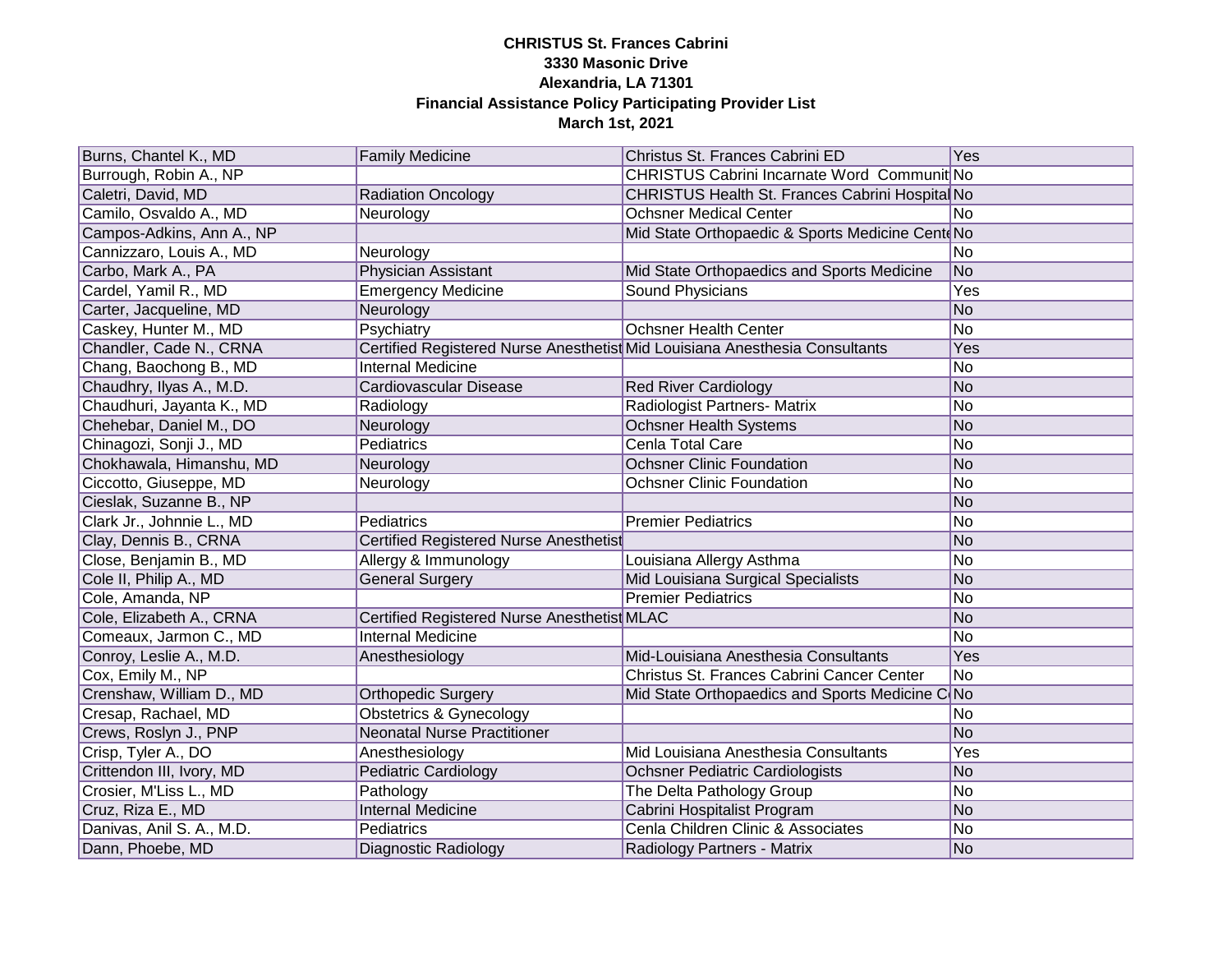| Dara, Janice J., MD              | <b>Family Medicine</b>                                                   |                                                                             | No             |
|----------------------------------|--------------------------------------------------------------------------|-----------------------------------------------------------------------------|----------------|
| Davis, Maeghan A., MD            | Psychiatry                                                               | Ochsner Health Center - Elmwood Hospital                                    | No             |
| Davis, Wesley W., M.D.           | <b>Cardiovascular Disease</b>                                            | <b>Red River Cardiology</b>                                                 | No             |
| DeJean, Rene J., CRNA            | Certified Registered Nurse Anesthetist MLAC                              |                                                                             | No             |
| Del Toro, Kamill R., MD          | <b>Pediatric Cardiology</b>                                              | <b>Ochsner Health System</b>                                                | No             |
| Desselle, Candice C., NP         |                                                                          |                                                                             | No             |
| Desselle, Trent D., MD           | Psychiatry                                                               | <b>Ochsner Medical Center-Psychiatry</b>                                    | No             |
| Devarapalli, Yugandhara R., M.D. | <b>Internal Medicine</b>                                                 |                                                                             | Yes            |
| DeWitt, Gary V., D.D.S.          | Periodontics                                                             | Gary V. DeWitt, D.D.S.                                                      | No             |
| Dewitt, Robert C., MD            | <b>Cardiovascular Surgery</b>                                            | Cardiovascular Specialties of La                                            | No             |
| Dier, Gary L., MD                | Radiology                                                                | Matrix Radiology                                                            | No             |
| Digby, Myles C., MD              | Radiology                                                                | Access Radiology ~ Slidell                                                  | Yes            |
| Dodson, Mark A., M.D.            | <b>Orthopedic Surgery</b>                                                | Mid State Orthopaedics and Sports Medicine C No                             |                |
| Donnelly III, Joseph L., MD      | Emergency Medicine                                                       | <b>CHRISTUS Emergency Room (STE)</b>                                        | Yes            |
| Doolittle, James M., CRNA        | <b>Certified Registered Nurse Anesthetist</b>                            |                                                                             | No.            |
| Doolittle, Laurie A., CRNA       |                                                                          | Certified Registered Nurse Anesthetist Mid Louisiana Anesthesia Consultants | Yes            |
| Doughty, Larry J., MD            | Physical Medicine & Rehabilitation                                       |                                                                             | No             |
| Dowd, Gregory C., MD             | <b>Neurological Surgery</b>                                              | Alexandria Neurosurgical Clinic                                             | <b>No</b>      |
| Downs, Stephen D., M.D.          | <b>Family Medicine</b>                                                   | Alexandria Neuro Surgical Clinic                                            | N <sub>o</sub> |
| Drerup, Michael L., MD           | <b>Neurological Surgery</b>                                              | Alexandria Neurosurgical Clinic                                             | No             |
| Drew, Jack, MD                   | Diagnostic Radiology                                                     | Radiology Partners - Matrix                                                 | No             |
| Ducote, Kristen J., NP           |                                                                          | Alexandria Gastro                                                           | No             |
| Dufrene, Michael J., C.R.N.A.    | Certified Registered Nurse Anesthetist Lake Charles Anesthesiology, APMC |                                                                             | Yes            |
| Dunn, Kayla L., NP               |                                                                          | Freedman Clinical Internal Medicine, LLP                                    | No             |
| Dunn, Lauren E., MD              | Neurology                                                                | <b>Ochsner Medical Center-Neurology</b>                                     | No             |
| Duos, Mickey R., ANP             |                                                                          | Cenla Urology Clinic                                                        | No             |
| Eckard, Valerie, MD              | Radiology                                                                | Radiology Partners - Matrix                                                 | No             |
| Edwardes, Lauren R., CRNA        |                                                                          | Certified Registered Nurse Anesthetist Mid Louisiana Anesthesia Consultants | Yes            |
| Edwards, Aaron D., NP            |                                                                          | Cenla Urology Clinic                                                        | No             |
| Edwards, Allison J., NP          |                                                                          | CHRISTUS Health St. Frances Cabrini Hospital Yes                            |                |
| Edwards, Natasha B., NP          |                                                                          | Cenla Heart Specialists, LLC                                                | No             |
| Eisenberg, Danny, MD             | Radiology                                                                | Radiology Partners - Matrix                                                 | No             |
| Elkins, Brian L., MD             | <b>Family Medicine</b>                                                   | Legacy Health & Wellness                                                    | No             |
| Elliott, Gayle O., NP            |                                                                          | <b>Alexandria Community Clinic</b>                                          | No             |
| Eubanks, Beth S., NP             |                                                                          | <b>Freedman Memorial Cardiology</b>                                         | No             |
| Eubanks, Julie C., NP            |                                                                          | Mid-State Orthopaedics                                                      | No             |
| Finney, Jennifer D., DDS         | <b>Pediatric Dentistry</b>                                               | <b>Kids Dental Zone</b>                                                     | <b>No</b>      |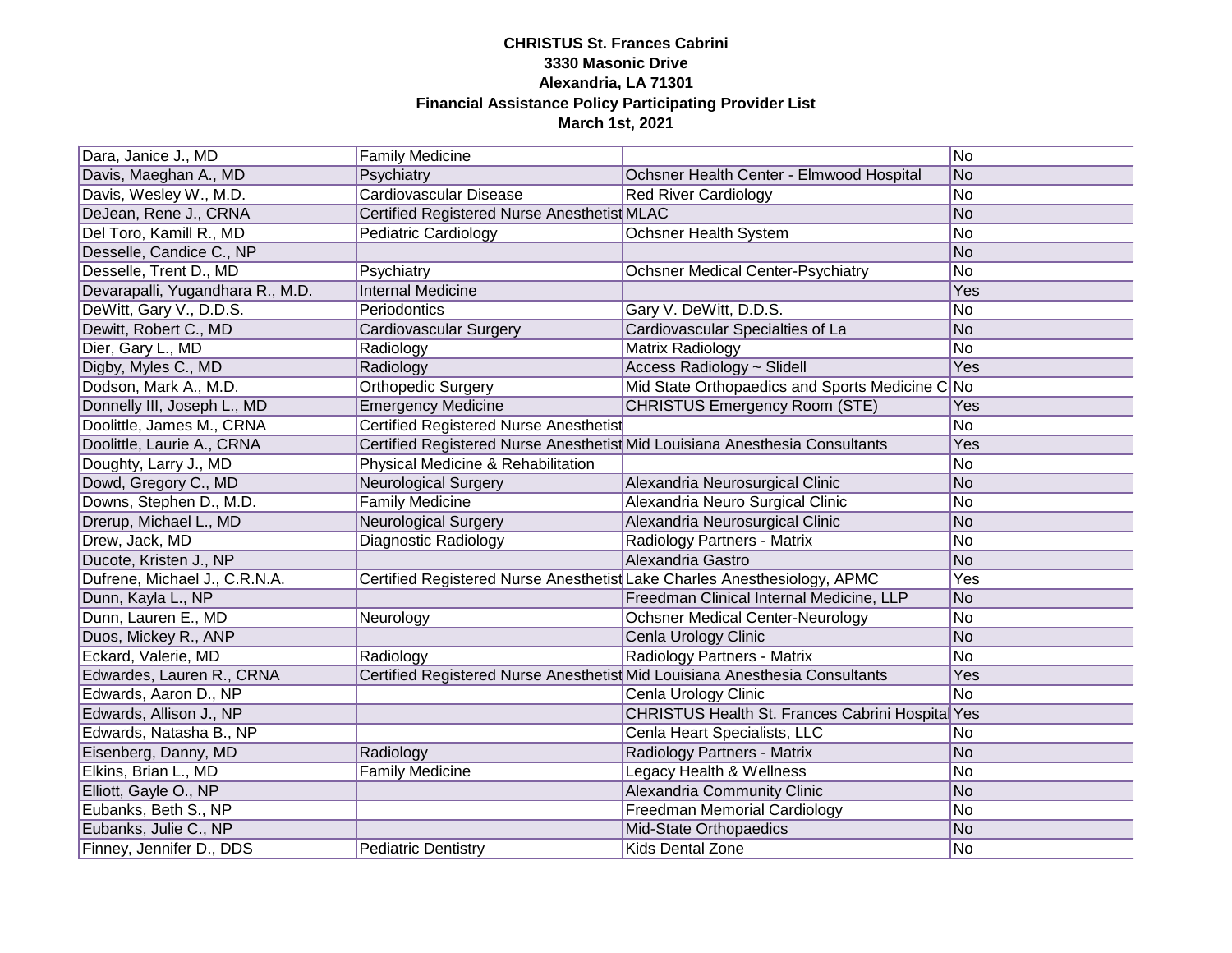| Firmin, Melanie C., M.D.    | Anesthesiology                                                  | <b>Firmin Pain Consultants</b>                   | No                       |
|-----------------------------|-----------------------------------------------------------------|--------------------------------------------------|--------------------------|
| Fletcher, Matthew B., MD    | Hematology                                                      | <b>Ochsner Clinic Foundation</b>                 | No                       |
| Folarin, Oladapo, MD        | Psychiatry                                                      | Oladapo Folarin, MD                              | No                       |
| Fontane, Robert L., MD      | Urology                                                         | Cenla Urology Clinic, LLC                        | No.                      |
| Ford, Amanda J., FNP        |                                                                 | Cenla Heart Specialist                           | No                       |
| Foret Jr., Gerald L., MD    | <b>Internal Medicine</b>                                        | <b>Sound Physicians</b>                          | Yes                      |
| Forman, Scott, MD           | <b>Emergency Medicine</b>                                       | Christus St. Pat's                               | No                       |
| Franco, Christopher N., DO  | Anesthesiology                                                  | Mid Louisiana Anesthesia Consultants             | Yes                      |
| Frazier, Kenyatta J., MD    | <b>Emergency Medicine</b>                                       | Sound Physicians                                 | Yes                      |
| Freedman Jr, Robert J., MD  | Cardiovascular Disease                                          | Freedman Memorial Cardiology                     | No                       |
| Freeman, Nathan P., MD      | <b>Emergency Medicine</b>                                       |                                                  | No                       |
| From, Kendall, MD           | Nephrology                                                      | Freedman Clinic                                  | No                       |
| Fung, Kayla R., ACNP        |                                                                 |                                                  | No                       |
| Gad, Nabil M., M.D.         | Psychiatry                                                      | A Professional Medical Corp                      | No                       |
| Gajewski, Kelly K., MD      | <b>Pediatric Cardiology</b>                                     | Children's Hospital                              | No                       |
| Galante, Gaeton R., P.A.    | Physician Assistant                                             |                                                  | No                       |
| Gallaher, Lori L., MD       | <b>Family Medicine</b>                                          | <b>CHRISTUS Family Medicine Center-Pineville</b> | No                       |
| Ganji, Jyoti B., MD         | <b>General Surgery</b>                                          | Cenla Laser Clinic                               | No                       |
| Garbutt, Mark G., MD        | <b>Internal Medicine</b>                                        | Cabrini Hospitalist Program                      | Yes                      |
| Garcia, Ernesto J., MD      | <b>Internal Medicine</b>                                        | Freedman Clinic                                  | No                       |
| Garcia, Mary K., N.P.       |                                                                 | Central Louisiana Rheumatology and Infusion      | No                       |
| Garcia, Roberto J., MD      | Internal Medicine                                               | Freedman Clinic                                  | No.                      |
| Garcia-Caro, Miguel A., MD  | Rheumatology                                                    | Central Louisiana Rheumatology and Infusion CNo  |                          |
| Garcia-Ramirez, Jose R., MD | <b>Internal Medicine</b>                                        | Freedman Clinic                                  | No                       |
| Garrison, Jeffrey L., M.D.  | <b>Orthopedic Surgery</b>                                       | Mid State Orthopaedics and Sports Medicine C No  |                          |
| George, Andrea K., PA       | Physician Assistant                                             |                                                  | No                       |
| Geracimos, Ryan T., MD      | <b>Diagnostic Radiology</b>                                     | Radiology Partners - Matrix                      | No                       |
| Gill, Kasey N., FNP         |                                                                 | CHRISTUS St. Frances Cabrini Cancer Center No    |                          |
| Giuliano, Anne W., MD       | Interventional Radiology and Diagnost Radiology Partners Matrix |                                                  | <b>No</b>                |
| Godbole, Abhijit M., MD     | <b>Internal Medicine</b>                                        | Sound Physicians                                 | Yes                      |
| Goertz, Peter J., MD        | Psychiatry                                                      | Ochsner Health Center                            | No                       |
| Gordey, Irina, MD           | <b>Internal Medicine</b>                                        |                                                  | Yes                      |
| Gordon, Robert A., MD       | Ophthalmology                                                   | <b>Opthalmology Department</b>                   | No                       |
| Gosserand, John L., MD      | Gastroenterology                                                | Alexandria Gastrointestinal Specialists          | No                       |
| Granger, Shawn P., MD       | <b>Orthopedic Surgery</b>                                       | <b>West State Orthopedics</b>                    | No                       |
| Griffin, Amy B., MD         | <b>Family Medicine</b>                                          | <b>Griffin Family Medicine Clinic</b>            | No                       |
| Griffin, Christopher M., MD | <b>Family Medicine</b>                                          | <b>Griffin Family Medicine</b>                   | $\overline{\textsf{No}}$ |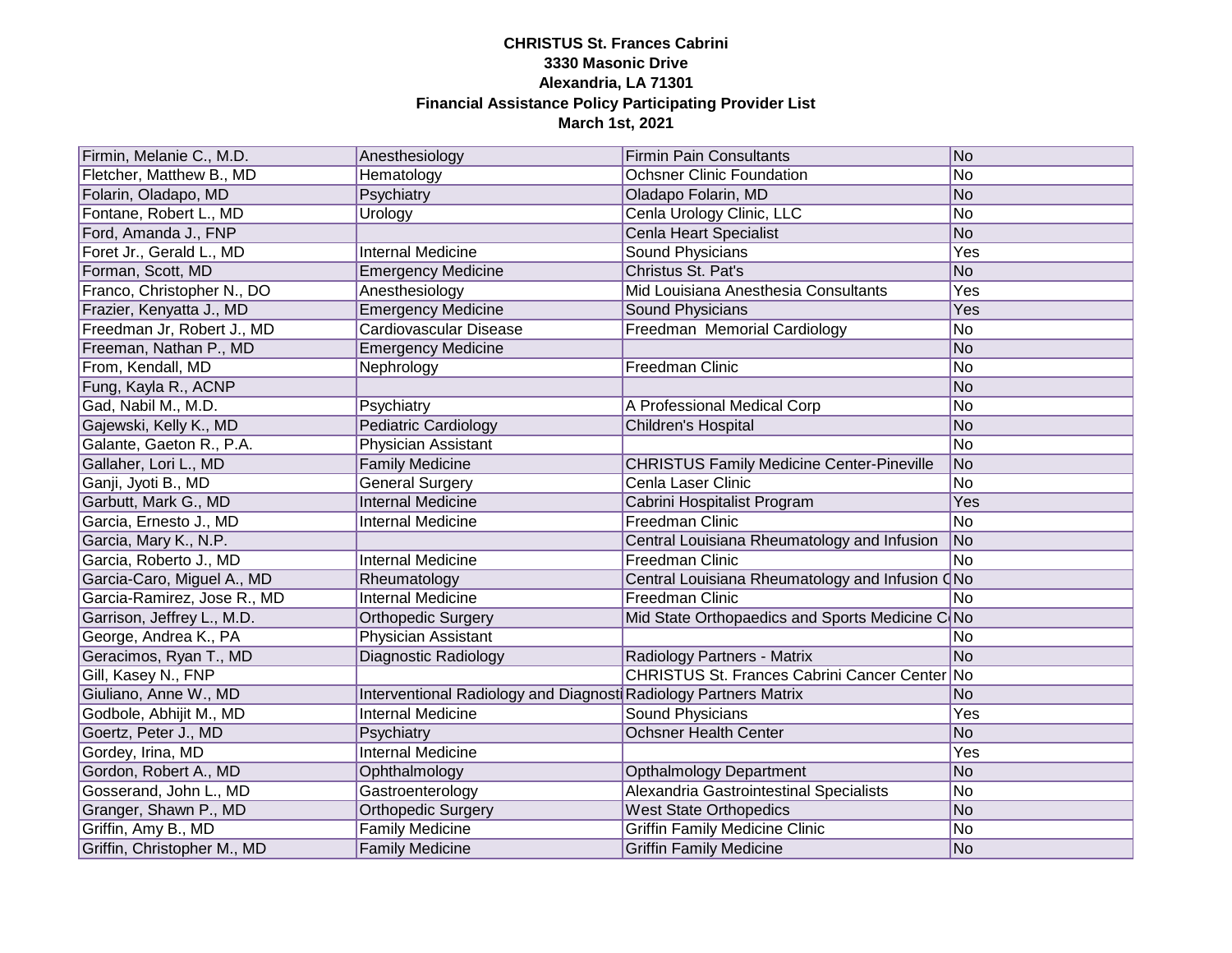| Griffin, Sarah J., PA          | <b>Physician Assistant</b>                                       | Mid State Orthopaedic and Sports Medicine                                   | No              |
|--------------------------------|------------------------------------------------------------------|-----------------------------------------------------------------------------|-----------------|
| Guidroz, Christine, NP         |                                                                  | <b>CHRISTUS Community Clinic - Alexandria</b>                               | $\overline{No}$ |
| Guidry, Dexter, CRNA           | Certified Registered Nurse Anesthetist Mid-Louisiana Anbesthesia |                                                                             | Yes             |
| Guilbeau, Garett G., PA-C      | <b>Physician Assistant</b>                                       | Alexandria Neurosurgical Clinic                                             | No              |
| Guillory, Nicole K., FNP, AGNP |                                                                  | Kidney Care of Louisiana                                                    | No              |
| Guillory, Paul A., MD          | Otolaryngology                                                   | <b>Red River ENT</b>                                                        | No              |
| Guillot, David J., MD          | <b>Family Medicine</b>                                           | <b>Access Health Louisiana</b>                                              | No              |
| Guillot, Stanley J., PA        | <b>Physician Assistant</b>                                       |                                                                             | No              |
| Gulati, Rajat, MD              | Nephrology                                                       | Kidney Care of Louisiana                                                    | No              |
| Gupta, Anil K., DDS            | Dentistry                                                        | AG Family Dentistry, LLC                                                    | No              |
| Hajmurad, Mohamed R., MD       | Neurology                                                        | Alexandria Neuro Center and Headache Clinic No                              |                 |
| Hall, Gregory J., MD           | Radiology                                                        | Radiology Partners - Matrix                                                 | No              |
| Hall, Joel C., M.D.            | <b>Obstetrics &amp; Gynecology</b>                               | Women's Health Center, APMC                                                 | No              |
| Harper, Marianne S., CRNA      |                                                                  | Certified Registered Nurse Anesthetist Mid Louisiana Anesthesia Consultants | Yes             |
| Harris, Michael S., PAC        | Physician Assistant                                              | CHRISTUS Cabrini Group Practice Intensivists No                             |                 |
| Harris, Michelle W., PA        | <b>Physician Assistant</b>                                       | Marthaville SBHC                                                            | N <sub>o</sub>  |
| Harrison, Jeanne, NP           |                                                                  | Mid State Orthopaedics and Sports Medicine                                  | No              |
| Hartz, William H., MD          | Radiology                                                        | Radiology Partners- Matrix                                                  | No              |
| Harwood, Andrew R., MD         | <b>Radiation Oncology</b>                                        |                                                                             | No              |
| Hawk, Kristina E., MD          | <b>Diagnostic Radiology</b>                                      | Radiology Partners - Matrix                                                 | No              |
| Hawthorne, Harry R., MD        | Cardiovascular Disease                                           | <b>CENLA Heart Specialists, LLC</b>                                         | No              |
| Hays, Ronald L., M.D.          | <b>Internal Medicine</b>                                         |                                                                             | No              |
| Head, Stuart C., MD            | Radiology                                                        |                                                                             | No              |
| Hebert, Michael J., PA-C       | Physician Assistant                                              | <b>EDSOUND</b>                                                              | Yes             |
| Heinlen, Stephanie S., MD      | Radiology                                                        | Radiology Partners Matrix                                                   | No              |
| Heinrich, Stephen D., MD       | <b>Orthopedic Surgery</b>                                        | Tulane Lakeside Orthopedic Clinic                                           | No              |
| Herrington, Bruce, MD          | Pathology                                                        | The Delta Pathology Group                                                   | No              |
| Hidalgo, Gonzalo I., MD        | Neurology                                                        | Neuro Medical Clinic of Cenla, LLC                                          | No              |
| Hoffman, Zachary T., MD        | <b>Emergency Medicine</b>                                        | Christus Coushatta Health Care Center                                       | No              |
| Hogg, Benjamin R., MD          | Radiology                                                        |                                                                             | No              |
| Holcombe, David J., M.D.       | Internal Medicine                                                |                                                                             | No              |
| Hollier, Joseph D., MD         | Gastroenterology                                                 | Cenla Family Medicine Associates, LLC                                       | No              |
| Holstead, Joshua P., MD        | Urology                                                          | Cenla Urology Clinic                                                        | No              |
| Holt, Peter D., MD             | Radiology                                                        | Radiology Partners - Matrix                                                 | No              |
| Holton, Joanna C., MD          | <b>Family Medicine</b>                                           | <b>CHRISTUS Family Medicine Center-Pineville</b>                            | No              |
| Homer, Dana B., FNP            |                                                                  | Cenla Family Medicine Associates, LLC                                       | No              |
| Honeycutt, Wayne T., MD        | <b>Critical Care Medicine</b>                                    |                                                                             | No              |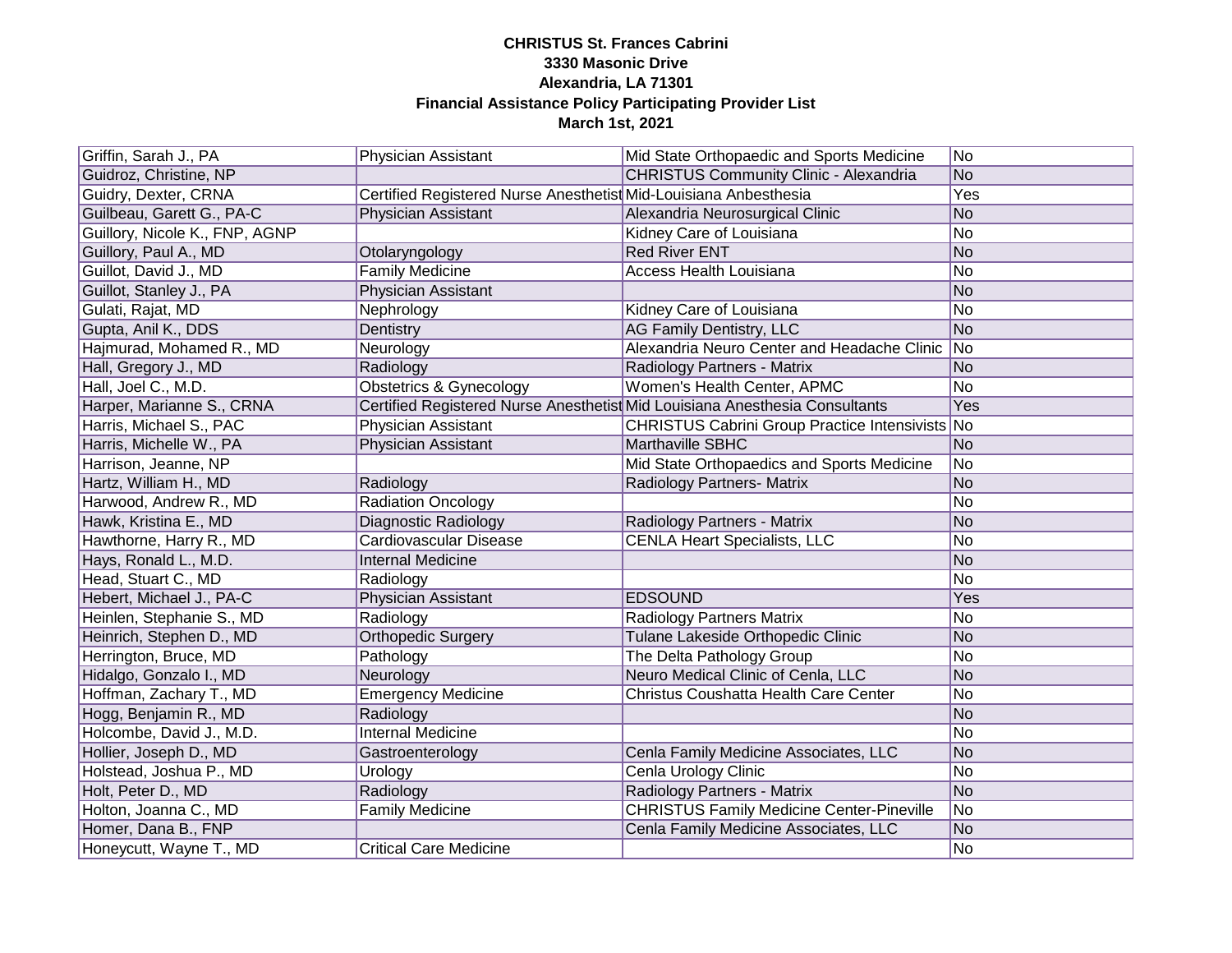| Huda, Shehzad A., MD        | Neonatal-Perinatal Medicine                                          |                                                    | N <sub>o</sub>           |
|-----------------------------|----------------------------------------------------------------------|----------------------------------------------------|--------------------------|
| Huff, Melanie B., NP        |                                                                      | <b>CHRISTUS Physician Group</b>                    | No                       |
| Hunter, Jonathan D., MD     | <b>Family Medicine</b>                                               | <b>Brian Clinic, LLP</b>                           | No                       |
| Hussain, Faheem H., MD      | <b>Diagnostic Radiology</b>                                          | Radiology Partners - Matrix                        | $\overline{\textsf{No}}$ |
| Hutson, Rodney K.           | Radiology                                                            | Radiology Partners - Matrix                        | No                       |
| Ince, Christine J., MD      | Hematology/Oncology                                                  | Hematology/Oncology Life Center                    | No                       |
| Infante, Jorge L., MD       | <b>Emergency Medicine</b>                                            | Sound ED                                           | Yes                      |
| Ingalls, Amanda T., MD      | <b>Obstetrics &amp; Gynecology</b>                                   | <b>CCGP Women's Center</b>                         | No                       |
| Ingram, Christopher L., MD  | <b>Cardiovascular Disease</b>                                        | <b>Regional Cardiology</b>                         | No                       |
| Iwuchukwu, Ifeanyi O., MD   | Neurology                                                            | <b>Ochsner Medical Center-Neurology</b>            | No                       |
| Jaffrani, Naseem A., MD     | <b>Interventional Cardiology</b>                                     | Alexandria Cardiology Clinic                       | No                       |
| James, Jennifer L., NP      |                                                                      | <b>Alexandria Solutions</b>                        | No                       |
| Jeansonne, Kevin J., MD     | Radiology                                                            |                                                    | No                       |
| Johnson Jr., Kenneth T., MD | <b>Family Medicine</b>                                               | <b>CHRISTUS Family Medicine Center-Pineville</b>   | No                       |
| Johnson, Marla Y., M.D.     | Neonatal-Perinatal Medicine                                          | <b>NICU</b>                                        | No                       |
| Johnson, Misty D., NP       |                                                                      |                                                    | No.                      |
| Jones, Christopher B., CRNA | Certified Registered Nurse Anesthetist                               |                                                    | No                       |
| Jones, Gary P., MD          | Cardiovascular Surgery                                               | Louisiana Cardiovascular and Thoracic Institute No |                          |
| Jones, Hannah W., CRNA      | Certified Registered Nurse Anesthetist MLAC                          |                                                    | No                       |
| Jones, Krista M., NP        |                                                                      | <b>Ochsner Pediatric Specialty Clinic</b>          | No                       |
| Jumah, Rose L., MD          | <b>Critical Care Medicine</b>                                        |                                                    | No                       |
| Kaplan, Meyer, M.D.         | <b>General Surgery</b>                                               | Meyer Kaplan, MD                                   | No                       |
| Karanam, Srikar, DO         | <b>Emergency Medicine</b>                                            |                                                    | No                       |
| Karsenti, Jeremie N., DO    | Radiology                                                            | Radiology Partners - Matrix                        | No                       |
| Katz, Stephen P., MD        | Anesthesiology                                                       |                                                    | N <sub>o</sub>           |
| Khare, Vivek K., MD         | Pathology                                                            | The Delta Pathology Group                          | No                       |
| King, Gina M., NP           |                                                                      | <b>Freedman Memorial Cardiology</b>                | No                       |
| King, Terry D., MD          | Pediatric Cardiology                                                 | <b>Ochsner for Children</b>                        | No                       |
| Kirkham, Laurie, NP         |                                                                      | <b>IWCC Urgent Care</b>                            | No                       |
| Kirkland, Casey G., NP      |                                                                      | <b>EDSOUND</b>                                     | Yes                      |
| Kleinmahon, Jake, MD        | <b>Pediatric Cardiology</b>                                          | <b>Ochsner Pediatric Cardiology</b>                | No                       |
| Knight, Shannon, FNP        |                                                                      | <b>Red River ENT</b>                               | No                       |
| Knoepp, James D., MD        | <b>Critical Care Medicine</b>                                        |                                                    | No                       |
| Kovar, Jay L., MD           | <b>Emergency Medicine</b>                                            | <b>Sound Physicians</b>                            | Yes                      |
| Krulisky, James S., MD      | <b>Pediatric Cardiology</b>                                          | Children's Hospital                                | No                       |
| LaCombe, Douglas K., CRNA   | Certified Registered Nurse Anesthetist Mid LA Anesthesia Consultants |                                                    | Yes                      |
| LaFleur III, Hosea J., APRN | <b>Psychiatric Nurse Practitioner</b>                                | <b>Ochsner Clinic Foundation</b>                   | N <sub>o</sub>           |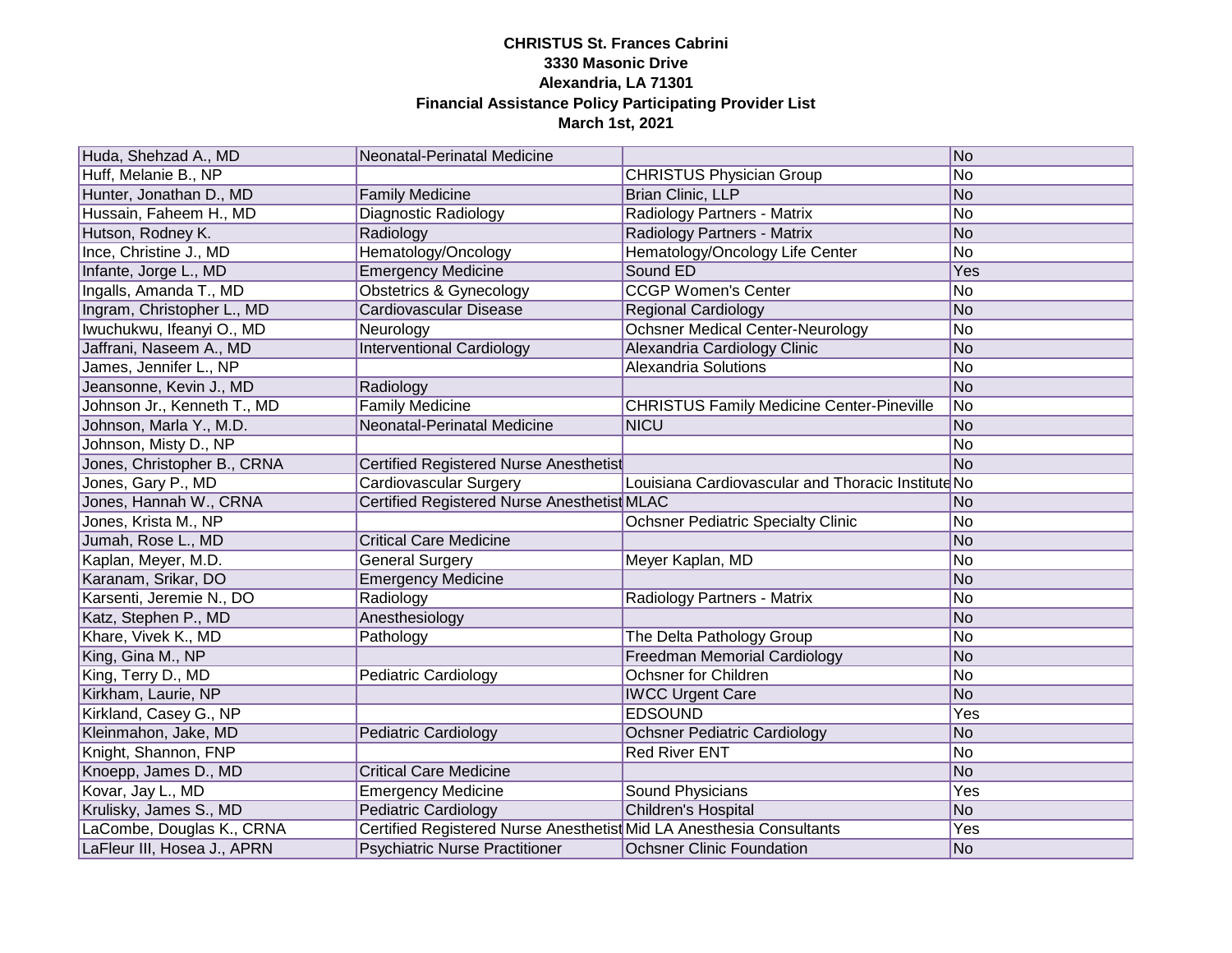| LaFleur, Karie H., MD      | Obstetrics & Gynecology                     | Alexandria Women's Center                                                   | No         |
|----------------------------|---------------------------------------------|-----------------------------------------------------------------------------|------------|
| Laird Russo, Karren E., MD | Ophthalmology                               | Alexandria Eye & Laser Center, LLC                                          | No         |
| Laird, Dennis A., MD       | <b>Emergency Medicine</b>                   | Christus ED                                                                 | Yes        |
| Landreneau, Joseph W., MD  | <b>Cardiovascular Disease</b>               | <b>Red River Cardiology</b>                                                 | No         |
| Lara, Diego A., MD         | <b>Pediatric Cardiology</b>                 | <b>Ochsner Clinic Foundation</b>                                            | No         |
| Laracuente, Zulma, M.D.    | Pediatrics                                  | <b>Premier Pediatrics</b>                                                   | No         |
| Larson, Paul C., MD        | Radiology                                   | <b>Access Radiology</b>                                                     | Yes        |
| Le, Chuong M., MD          | Neurology                                   | Real Time Neuromonitoring Associates of Calif No                            |            |
| LeBlanc, Andre M., CRNA    | Certified Registered Nurse Anesthetist MLAC |                                                                             | No.        |
| LeDay, Patrick J., CRNA    |                                             | Certified Registered Nurse Anesthetist Mid-Louisiana Anesthesia Consultants | Yes        |
| Leddy III, Michael J., MD  | <b>Orthopedic Surgery</b>                   | Mid State Orthopedics and Sports Medicine Ce No                             |            |
| Leger, Sandy F., CRNA      | Certified Registered Nurse Anesthetist MLAC |                                                                             | No         |
| Leggio, Brandon A., MD     | <b>Obstetrics &amp; Gynecology</b>          | Ochsner Christus Health Center - OB/GYN                                     | No         |
| eglue Jr., Gerald J., MD   | Physical Medicine & Rehabilitation          | leglue Physical Medicine Clinic                                             | No         |
| egnon, Richelle C., MD     | Radiology                                   | Radiology Partners/Access Radiology SWLA -SNo                               |            |
| Lemaire, Mark D., MD       | Anesthesiology                              | Lake Charles Anesthesia                                                     | Yes        |
| Lemoine, Lacey C., NP      |                                             | Christus St. Frances Cabrini                                                | No.        |
| Letsinger, Darrin B., M.D. | Anesthesiology                              | Mid-Louisiana Anesthesia Consultants                                        | Yes        |
| Letsinger, Kelly R., MD    | Hospice & Palliative Medicine               | <b>CHRISTUS Physician Group</b>                                             | No         |
| Levy, Robert L., D.D.S.    | Oral and Maxillofacial Surgery              | <b>Acadian Oral Surgery</b>                                                 | No         |
| Lincecum, Letitia B., FNP  |                                             | Alexandria Community Clinic                                                 | No.        |
| Lindle, Katherine A., MD   | <b>Pediatric Cardiology</b>                 |                                                                             | No         |
| Ling III, James W., NP     |                                             | <b>EDSOUND</b>                                                              | Yes        |
| Littlepage, Reghan H., NP  |                                             | Neuro Medical Clinic of Cenla, LLC                                          | No         |
| Liu, Hong Y., MD           | <b>Internal Medicine</b>                    | Freedman Clinic                                                             | No         |
| Lo, Kenneth K., MD         | <b>Radiation Oncology</b>                   |                                                                             | No         |
| Lombardo, Michael L., DPM  | Podiatry                                    | Michael L. Lombardo, DPM                                                    | No         |
| Long, William D., MD       | Radiology                                   | <b>Access Radiology</b>                                                     | Yes        |
| Lopez, Kacey B., PA-C      | Physician Assistant                         | <b>EDSOUND</b>                                                              | Yes        |
| Loy, Alexandra K., PA-C    | Physician Assistant                         | CHRISTUS Health St. Frances Cabrini Hospital No                             |            |
| Lucas Jr., Victor W., MD   | <b>Pediatric Cardiology</b>                 | <b>Ochsner Clinic Foundation</b>                                            | No.        |
| Lugo, Ronald, MD           | <b>Emergency Medicine</b>                   | <b>EDSOUND</b>                                                              | Yes        |
| Luke, Celeste C., M.D.     | Ophthalmology                               | Eye Care and Surgical Associates                                            | No         |
| Lyan, William J., NP       |                                             |                                                                             | No         |
| Lyle, Cynthia S., MD       | Radiology                                   | <b>Access Radiology</b>                                                     | Yes        |
| Macicek, Scott L., MD      | <b>Pediatric Cardiology</b>                 | <b>Ochsner Pediatric Cardiologists</b>                                      | No         |
| Mahfouz, Tracey G., NP     |                                             | <b>EDSOUND</b>                                                              | <b>Yes</b> |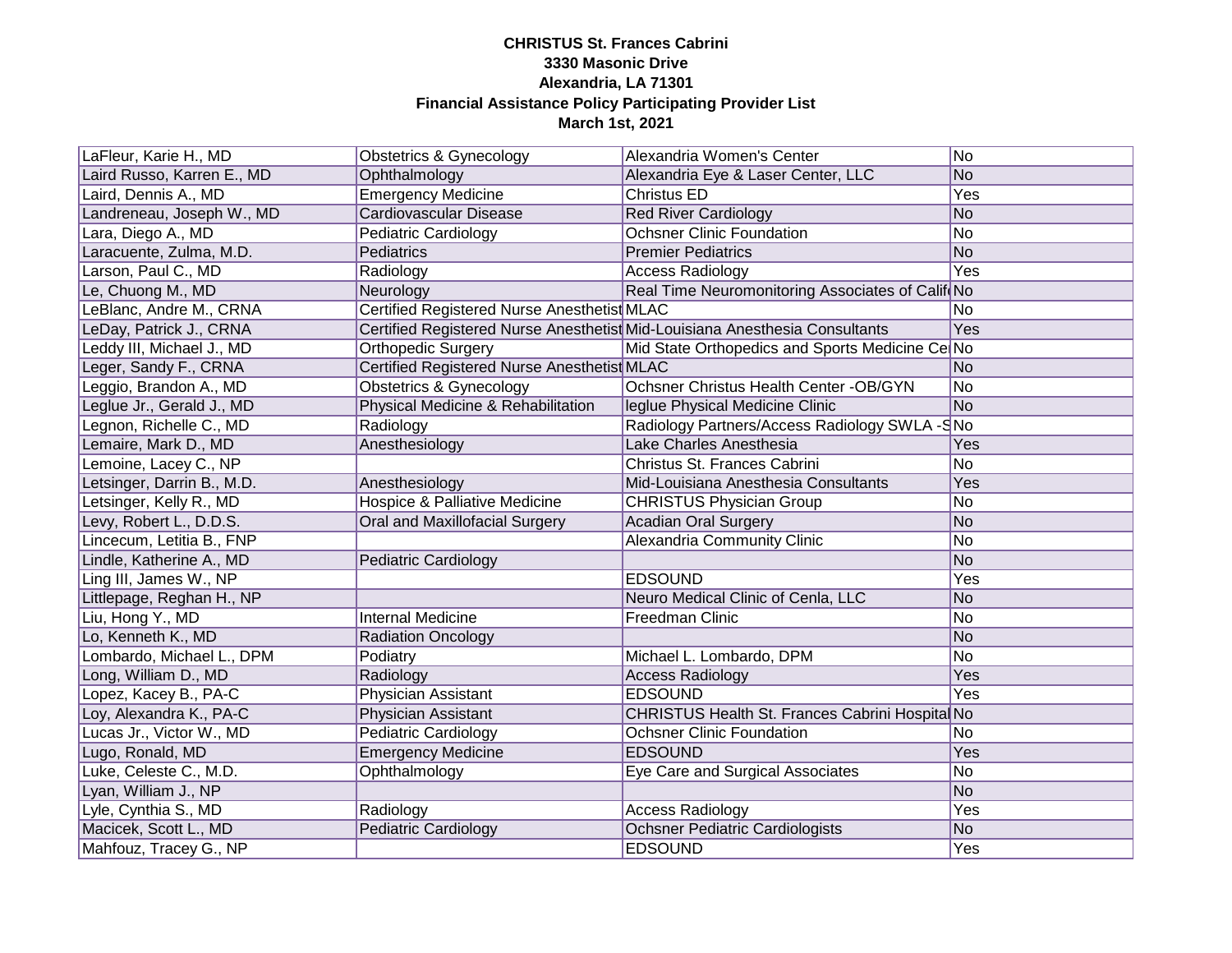| Mallory, Vincent D., MD     | <b>Family Medicine</b>                                         |                                           | Yes |
|-----------------------------|----------------------------------------------------------------|-------------------------------------------|-----|
| Mansour Jr., Alfred A., MD  | Radiology                                                      | <b>Access Radiology</b>                   | Yes |
| Mansour, Courtney P., NNP   | <b>Neonatal Nurse Practitioner</b>                             |                                           | No  |
| Manuel, Gary P., M.D.       | <b>Obstetrics &amp; Gynecology</b>                             |                                           | No  |
| Manuel, Michael D., M.D.    | Pediatrics                                                     |                                           | No  |
| Manuel, Nicholas P., MD     | Radiology                                                      | <b>Access Radiology</b>                   | Yes |
| Manzer, Craig W., ANP       |                                                                | Cardiovascular Specialties of La          | No  |
| Marcotte, Bridgette C., NP  |                                                                | Freedman Clinic of Internal Medicine      | No  |
| Marlowe, James L., C.R.N.A. | Certified Registered Nurse Anesthetist Lake Charles Anesthesia |                                           | Yes |
| Marrazzo III, Joseph, MD    | <b>Colon and Rectal Surgery</b>                                | The Colon and Rectal Clinic of Alexandria | No  |
| Marse, Patricia P., CRNA    | <b>Certified Registered Nurse Anesthetist</b>                  |                                           | No  |
| Martinez, Richard L., MD    | Radiology                                                      | <b>Access Radiology</b>                   | Yes |
| Marzullo, Michael J., MD    | Pediatrics                                                     |                                           | No  |
| Mathew, Jose, MD            | Cardiovascular Disease                                         | Leesville Cardiovascular Center, Inc.     | No  |
| Mayeux Jr., Lovell J., MD   | <b>Family Medicine</b>                                         | Mayeux Family Clinic                      | No  |
| McGinity, John M., MD       | <b>General Surgery</b>                                         |                                           | No  |
| McGrade, Harold C., MD      | Neurology                                                      | <b>Ochsner Medical Center-Neurology</b>   | No  |
| Mclemore, Aaron D., MD      | <b>Infectious Disease</b>                                      | Freedman Clinic                           | No  |
| McLemore, Elizabeth, MD     | Obstetrics                                                     | Alexandria Women's Center                 | No  |
| Meadaa, Reymond, MD         | Cardiovascular Disease                                         | <b>CENLA Heart Specialists, LLC</b>       | No  |
| Meadows, Robert L., PA-C    | Physician Assistant                                            | Alexandria Neurosurgical Clinic           | No  |
| Menache, Lawrence P., MD    | <b>Radiation Oncology</b>                                      | Cabrini Center for Cancer Care            | No  |
| Mensah-Armoo, Elsie J., MD  | <b>Internal Medicine</b>                                       |                                           | Yes |
| Mercer, Charles F., NP      |                                                                | <b>CHRISTUS Community Clinic</b>          | No. |
| Miguez, Michael W., MD      | Pathology                                                      | Delta Pathology Group                     | Yes |
| Milder, Peter, MD           | <b>Family Medicine</b>                                         | <b>Family Medicine Center</b>             | No  |
| Millare, Giovanni G., MD    | Radiology                                                      | Radiology Partners - Matrix               | No  |
| Miller, Kaitlin D., NP      |                                                                | Freedman Clinic of Internal Medicine      | No  |
| Miller, Megan L., CRNA      | Certified Registered Nurse Anesthetist MLAC                    |                                           | Yes |
| Mira, Rainnier D., PA       | Physician Assistant                                            | Mid-State Orthopedic Clinic               | No  |
| Mohammed, Richard S., MD    | <b>Emergency Medicine</b>                                      | <b>SPOHN EMCARE Emergency Medicine</b>    | No  |
| Moody, Michael D., CRNA     | Certified Registered Nurse Anesthetist MLAC                    |                                           | No  |
| Moran, Edan D., MD          | <b>Obstetrics &amp; Gynecology</b>                             | Alexandria Women's Center                 | No  |
| Moreau, Anna B., DDS        | <b>Pediatric Dentistry</b>                                     | Alexandria Pediatric Dentistry            | No  |
| Moreau, John C., DDS        | Dentistry                                                      | <b>Unforgettable Smiles</b>               | No  |
| Morrison, Maury K., MD      | Gastroenterology                                               | Alexandria Gastrointestinal Specialists   | No  |
| Morton, Clarke J., MD       | <b>Emergency Medicine</b>                                      | Christus St. Frances Cabrini              | Yes |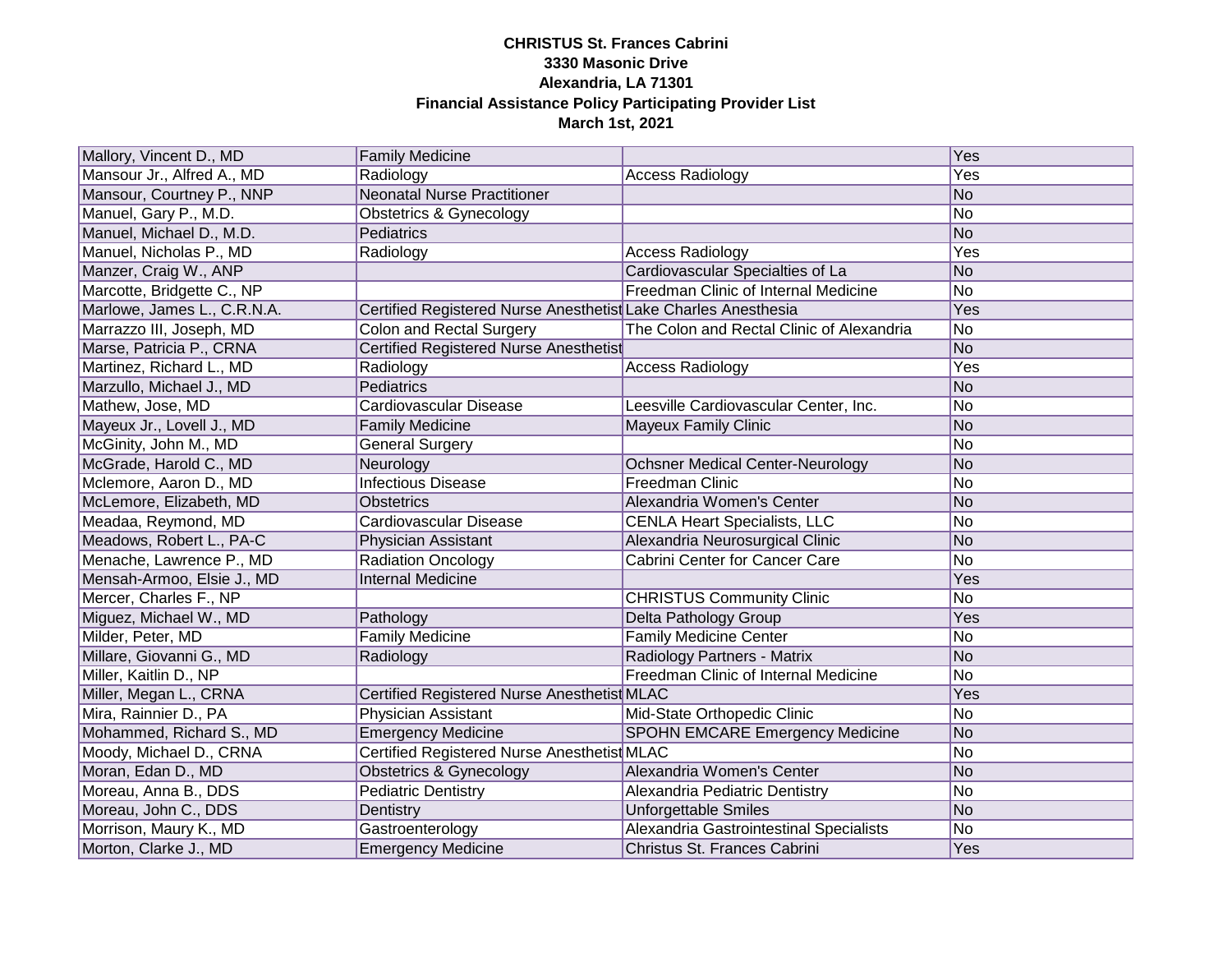| Mouledoux, Jessica H., MD          | <b>Pediatric Cardiology</b>                   | <b>Ochsner Pediatric Cardiologists</b>                                     | N <sub>o</sub> |
|------------------------------------|-----------------------------------------------|----------------------------------------------------------------------------|----------------|
| Mulder, Theodorus J., MD           | <b>Pediatric Cardiology</b>                   | Ochsner for Children-Pediatric                                             | No             |
| Muncy, Lindsay M., MD              | <b>Internal Medicine</b>                      |                                                                            | Yes            |
| Munsterman-Danzy, Victoria L., FNP |                                               | Rapides Regional Physician's Group                                         | No             |
| Murphy, Jennifer M., NP            |                                               | CHRISTUS Health St. Frances Cabrini Hospital No                            |                |
| Naalbandian, Arsham, MD            | Neurology                                     | Alexandria Neuro Center and Headache Clinic No                             |                |
| Naidu, Durga P., MD                | Pediatrics                                    | Children's Heart Clinic of Louisiana                                       | No             |
| Nair, Abhishek A., MD              | Internal Medicine                             |                                                                            | Yes            |
| Nash, Clayton H., MD               | <b>Family Medicine</b>                        | <b>Express Care</b>                                                        | Yes            |
| Nelson, Kay L., MD                 | <b>Family Medicine</b>                        | Lakeside Family Medicine                                                   | No             |
| Newman, Barbara A., MD             | Radiology                                     | Sound Physicians                                                           | Yes            |
| Newsom, Benjamin K., MD            | Internal Medicine                             | Rapides Regional Medical Center                                            | No             |
| Nichols, Candace H., NNP           | <b>Neonatal Nurse Practitioner</b>            |                                                                            | No             |
| Nichols, Patrick M., DO            | <b>Emergency Medicine</b>                     | Sound ED                                                                   | Yes            |
| Nijjar, Amar S., MD                | Neonatal-Perinatal Medicine                   |                                                                            | No             |
| Nijjar, Vikram S., MD              | Cardiovascular Disease                        | <b>Cenla Heart Specialists</b>                                             | No             |
| Niyazov, Dmitriy M., MD            | <b>Clinical Genetics &amp; Genomics</b>       | <b>Ochsner for Children-Pediatric Genetics</b>                             | No             |
| Norem II, Richard F., M.D.         | <b>General Surgery</b>                        | LA Laparoscopic Surgical Clinic                                            | No             |
| Norton, Thomas C., MD              | Ophthalmology                                 | Alexandria Eye & Laser                                                     | No             |
| Oh, Eugene, MD                     | Radiology                                     | Radiology Partners- Matrix                                                 | No             |
| Olanrewaju, Ifedolapo S., MD       | <b>Family Medicine</b>                        | CHRISTUS St Frances Cabrini Hospitalist Grou Yes                           |                |
| Olatinwo, Omotayo M., MD           | Internal Medicine                             | Christus St. Frances Cabrini Cancer Center                                 | Yes            |
| Olsan, Adam D., MD                 | Radiology                                     | <b>Access Radiology</b>                                                    | Yes            |
| Otto, Tara M., MD                  | <b>Diagnostic Radiology</b>                   | Radiologist Partners- Matrix                                               | No             |
| Overton III, Clayton J., MD        | <b>Emergency Medicine</b>                     | CHRISTUS Health St. Fraces Cabrini Hospital                                | Yes            |
| Owens, Daryl A., CRNA              | <b>Certified Registered Nurse Anesthetist</b> |                                                                            | No             |
| Owings, Richard A., MD             | Pathology                                     | The Delta Pathology Group                                                  | No             |
| Pannachan, Sunita, NP              |                                               | Cenla Kidney Specialists                                                   | No             |
| Parham, Mallorie M., PA-C          | Physician Assistant                           | Alexandria Neurosurgical Clinic                                            | No.            |
| Parker, Jarrod, CRNA               | <b>Certified Registered Nurse Anesthetist</b> |                                                                            | No             |
| Parker, Larry D., MD               | <b>Emergency Medicine</b>                     | <b>EDSOUND</b>                                                             | Yes            |
| Parrish JR, James N., MD           | <b>General Surgery</b>                        | Mid LA Surgical Specialists                                                | No             |
| Parrish, Angela D., CRNA           |                                               | Certified Registered Nurse Anesthetist Mid Lousiana Anesthesia Consultants | Yes            |
| Pate, James T., M.D.               | Otolaryngology                                | James T. Pate, MD                                                          | No             |
| Patton Jr., Joseph G., MD          | Anesthesiology                                | Mid-Louisiana Anesthesia Consultants                                       | Yes            |
| Patty III, Bernard E., MD          | Ophthalmology                                 | Alexandria Eye & Laser                                                     | No             |
| Pearce, Albert C., M.D.            | Cardiovascular Disease                        | Cenla Family Medicine Associates, LLC                                      | <b>No</b>      |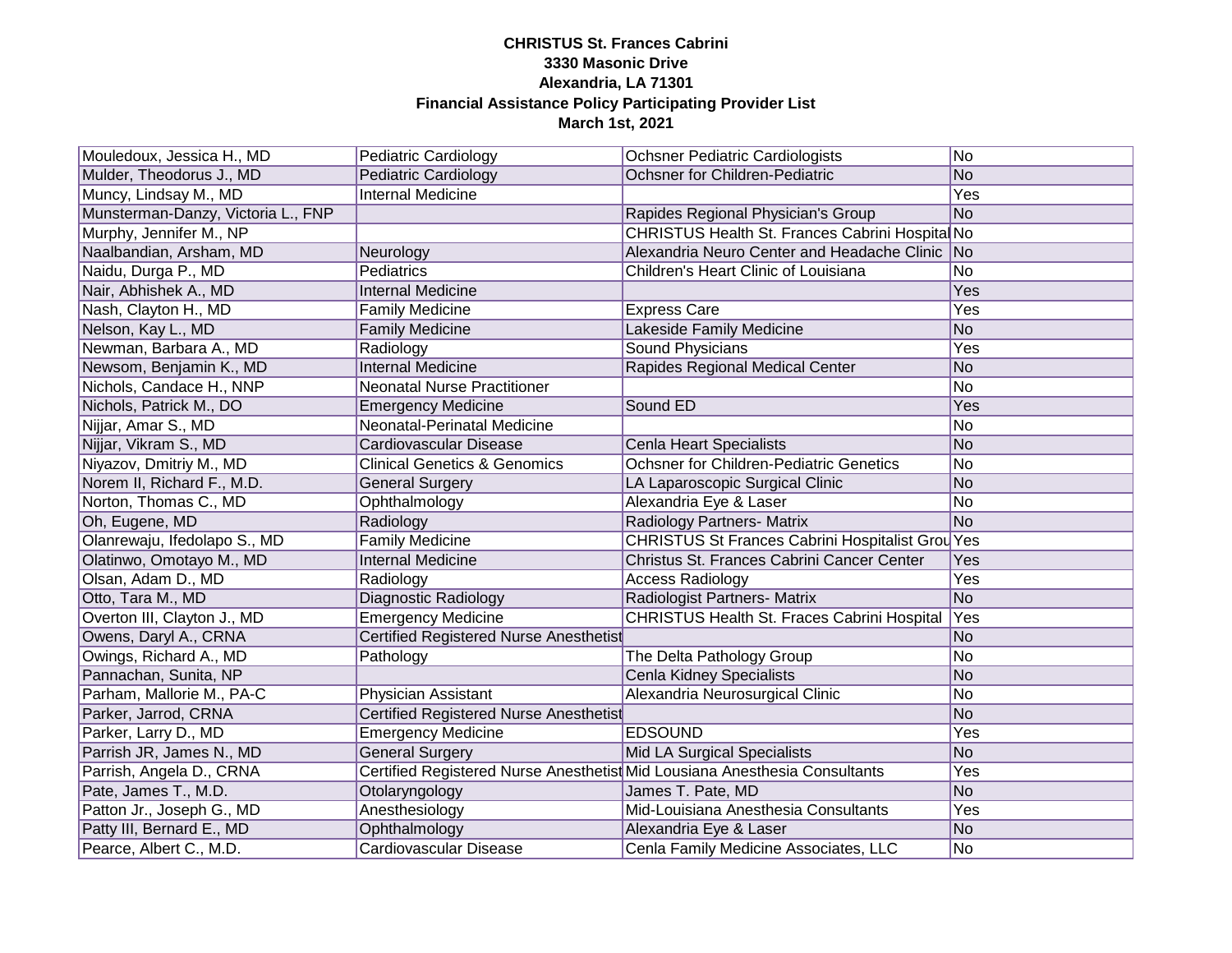| Peet, Bradley T., MD      | Psychiatry                                  | <b>Ochsner Clinic Foundation</b>                | No             |
|---------------------------|---------------------------------------------|-------------------------------------------------|----------------|
| Perry, Jennifer L., NP    |                                             | <b>Alexandria Solutions</b>                     | No             |
| Person, Marjorie N., MD   | Psychiatry                                  | <b>Ochsner Medical Center</b>                   | No             |
| Peterman, Taten H., MD    | Anesthesiology                              | Mid-Louisiana Anesthesia Consultants            | Yes            |
| Phillips, Brandon L., MD  | <b>Pediatric Cardiology</b>                 | <b>Pediatric Cardiology</b>                     | No             |
| Pinckley, Catherine, NP   |                                             | Cenla Family Medicine Associates, LLC           | No             |
| Plaisance, Cydnie E., NP  |                                             | Cardiovascular Specialties of La                | No             |
| Plaisance, Noelle M., NP  |                                             | <b>EDSOUND</b>                                  | Yes            |
| Poole, Elyse W., NNP      | <b>Neonatal Nurse Practitioner</b>          |                                                 | No             |
| Procell, Lindsay Y., CRNA | Certified Registered Nurse Anesthetist MLAC |                                                 | No             |
| Rabie, Khaled F., M.D.    | <b>Obstetrics &amp; Gynecology</b>          | Rabie Clinic for Women                          | No             |
| Rachal, Larry W., FNP     |                                             | <b>Red River ENT</b>                            | No             |
| Ralla, Deepika R., MD     | <b>Internal Medicine</b>                    |                                                 | Yes            |
| Ralston, James G., M.D.   | Ophthalmology                               | Central Louisiana Eye Center                    | No             |
| Randell, Timmothy R., MD  | <b>Orthopedic Surgery</b>                   | Mid State Orthopedics and Sports Medicine Ce No |                |
| Rangi, Navtej S., MD      | Cardiovascular Disease                      | <b>Cenla Heart Specialists</b>                  | No             |
| Rankin, Joe H., MD        | Radiology                                   |                                                 | No             |
| Rapp, Jeffrey T., MD      | Anesthesiology                              | Anesthesia Pain Management Doctors              | No             |
| Rayburn, Bruce E., M.D.   | <b>General Surgery</b>                      | Rayburn Surgical clinic                         | No             |
| Rayburn, Dave M., M.D.    | <b>General Surgery</b>                      | Rayburn Surgical clinic                         | No             |
| Raymond, Robert C., MD    | <b>Obstetrics &amp; Gynecology</b>          |                                                 | N <sub>o</sub> |
| Redfield, Samantha M., MD | Pathology                                   | The Delta Pathology Group                       | No             |
| Redmond, Jeff S., MD      | Radiology                                   | Radiology Partner                               | No             |
| Redmond, Michael A., MD   | Ophthalmology                               | Alexandria Eye & Laser                          | N <sub>o</sub> |
| Redmond, Patrick R., MD   | Ophthalmology                               | Alexandria Eye & Laser                          | <b>No</b>      |
| Reed, Phillip L., MD      | <b>Emergency Medicine</b>                   |                                                 | N <sub>o</sub> |
| Reish, Eric R., MD        | Ophthalmology                               | Alexandria Eye & Laser                          | <b>No</b>      |
| Remedios, David M., MD    | <b>General Surgery</b>                      |                                                 | No             |
| Renois, Daniel, MD        | <b>Family Medicine</b>                      | Freedman Clinic                                 | No             |
| Rhodes, John N., MD       | Pediatrics                                  |                                                 | No             |
| Rice, Stephen D., MD      | Diagnostic Radiology                        | <b>Access Radiology</b>                         | Yes            |
| Richey, James W., MD      | Urology                                     | Alex Urology Associates                         | No             |
| Richter, Erik, MD         | <b>Diagnostic Radiology</b>                 | <b>Radiology Partners Matrix</b>                | No             |
| Rister, Jamie L., MD      | <b>Orthopedic Surgery</b>                   | Mid State Orthopaedics and Sports Medicine C No |                |
| Roach, April, FNP         |                                             | <b>Red River ENT</b>                            | No             |
| Roberts, Cynthia H., NP   |                                             | CHRISTUS Cabrini Incarnate Word Community No    |                |
| Rodriguez Jr., Oscar, MD  | Anesthesiology                              | Mid-Louisiana Anesthesia Consultants            | Yes            |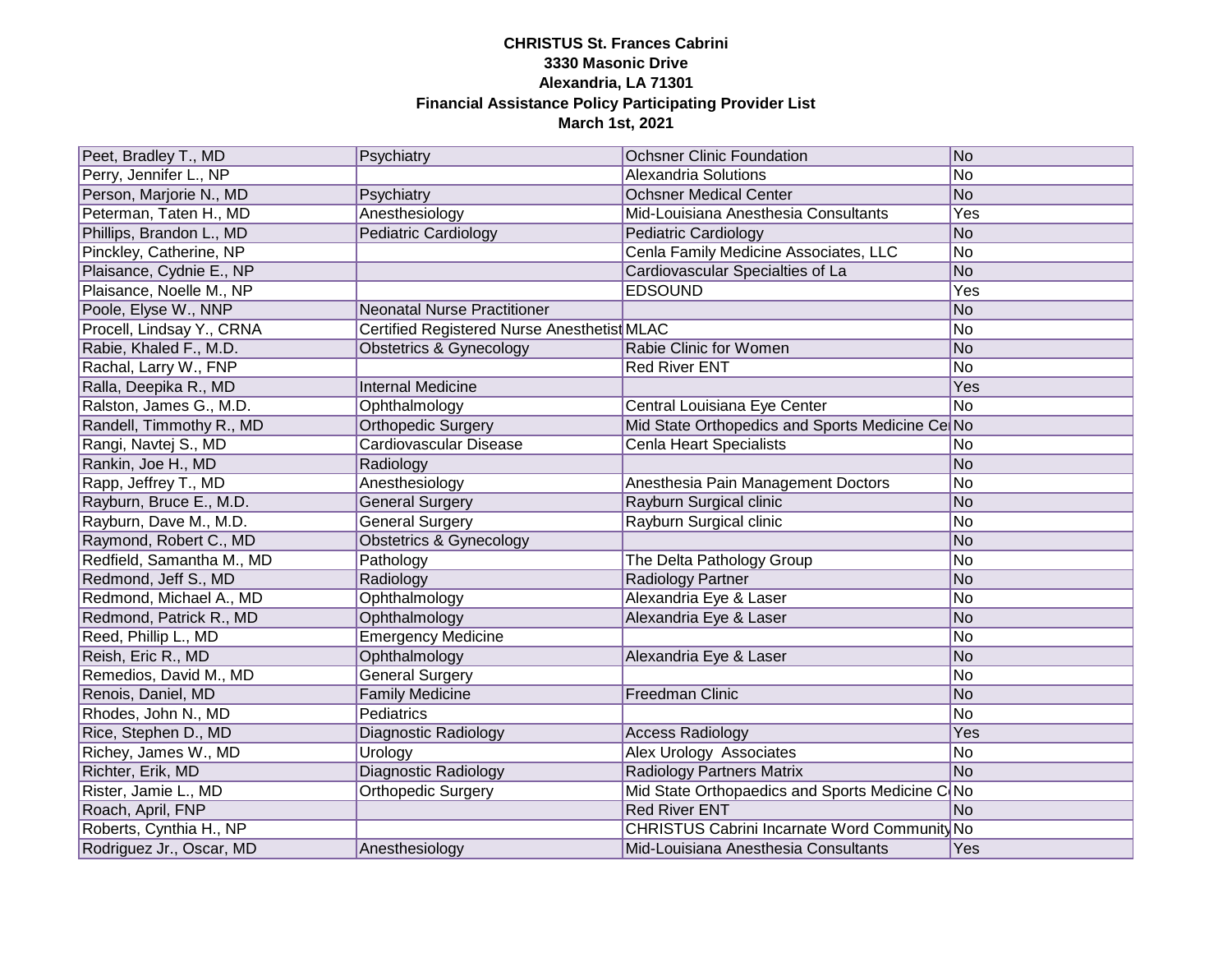| Rodts-Palenik, Sheryl E., M.D. | <b>Obstetrics &amp; Gynecology</b>          | Acadiana Maternal-Fetal Medicine                 | No              |
|--------------------------------|---------------------------------------------|--------------------------------------------------|-----------------|
| Rogenmoser, William D., DO     | Physical Medicine & Rehabilitation          | Mid State Orthopaedics and Sports Medicine       | No              |
| Rogers, Ann M., FNP            |                                             | <b>Freedman Memorial Cardiology</b>              | $\overline{No}$ |
| Rolfe, Jason T., MD            | Anesthesiology                              | Mid-Louisiana Anesthesia Consultants             | Yes             |
| Romani Jr., William R., MD     | Radiology                                   | Radiology Associates of Southwest LA             | Yes             |
| Rosell, John F., MD            | <b>Emergency Medicine</b>                   | <b>Schumacher Clinical Partners</b>              | Yes             |
| Ross, Lindsay A., NP           |                                             | Neuro Medical Clinic of Cenla, LLC               | No              |
| Roton, Tammy M., FNP           |                                             | CHRISTUS Health St. Frances Cabrini Hospita No   |                 |
| Rovira, Klar A., MD            | Radiology                                   | <b>Access Radiology SWLA -Slidell</b>            | Yes             |
| Roy, Samer N., MD              | <b>Internal Medicine</b>                    | CHRISTUS Health St. Frances Cabrini Hospital Yes |                 |
| Ruello, Rula, APRN             | <b>Psychiatric Nurse Practitioner</b>       | <b>Ochsner Clinic Foundation</b>                 | No              |
| Sachasinh, Rachadip S., MD     | Radiology                                   | <b>Access Radiology</b>                          | Yes             |
| Sadler, Graham B., PA-C        | Physician Assistant                         |                                                  | <b>No</b>       |
| Saidan, Mohammad M., MD        | <b>Internal Medicine</b>                    | SOUND HOSPITALISTS                               | Yes             |
| Saleh, Elaine M., MD           | Psychiatry                                  | <b>Ochsner Clinic Foundation</b>                 | No              |
| Samples, Stefani M., MD        | <b>Pediatric Cardiology</b>                 | <b>Children's Hospital</b>                       | No.             |
| Sandifer, John P., MD          | Orthopedic Surgery                          | Mid State Orthopaedics and Sports Medicine CONo  |                 |
| Santa Maria, Jed A., MD        | Diagnostic Radiology                        | <b>Radiology Partners Matrix</b>                 | Yes             |
| Saucier, Maria N., DPM         | Podiatry                                    | Cenla Family Medicine Associates, LLC            | No              |
| Savit, Russ M., MD             | Diagnostic Radiology                        | Radiology Partners Matrix                        | No              |
| Sayer, Janet, CRNA             | Certified Registered Nurse Anesthetist MLAC |                                                  | No              |
| Scalfano, Margaret K., PA      | Physician Assistant                         | Cenla Heart Specialist                           | No              |
| Scheuermann, Christian A., MD  | Diagnostic Radiology                        | <b>Access Radiology</b>                          | Yes             |
| Sethi, Salil, MD               | Cardiovascular Disease                      | Freedman Memorial Cardiology, LLC                | No              |
| Shaffer, William A., MD        | Radiology                                   | Radiology Partners/Access Radiology SWLA -SNo    |                 |
| Sharma, Deepak, MD             | <b>Emergency Medicine</b>                   |                                                  | Yes             |
| Sharp, Wilbur E., NNP          | <b>Neonatal Nurse Practitioner</b>          |                                                  | No              |
| Shaw, Emily T., NP             | <b>Psychiatric Nurse Practitioner</b>       | <b>Ochsner Clinic Foundation</b>                 | No              |
| Shbeeb, Mohammad I., MD        | Rheumatology                                | Alexandria Rheumatology                          | No              |
| Sills, Kimberly J., NP         |                                             | Cenla Family Medicine Associates, LLC            | No              |
| Sinyavskiy, Oleg V., MD        | <b>Internal Medicine</b>                    |                                                  | Yes             |
| Slatkin, Alexandre L., MD      | <b>Pulmonary Disease</b>                    |                                                  | No.             |
| Smith III, Frederic W., DMD MD | Oral and Maxillofacial Surgery              | Alexandria Oral Surgery                          | No              |
| Smith Jr., John M., MD         | Cardiovascular Disease                      | Freedman Memorial Cardiology                     | No              |
| Smith, Charles B., MD          | Radiology                                   | <b>Access Radiology SWLA - Slidell</b>           | Yes             |
| Smith, Gary M., MD             | <b>Critical Care Medicine</b>               |                                                  | N <sub>o</sub>  |
| Smith, John W., MD             | <b>Internal Medicine</b>                    | <b>CHRISTUS Health Shreveport-Bossier</b>        | Yes             |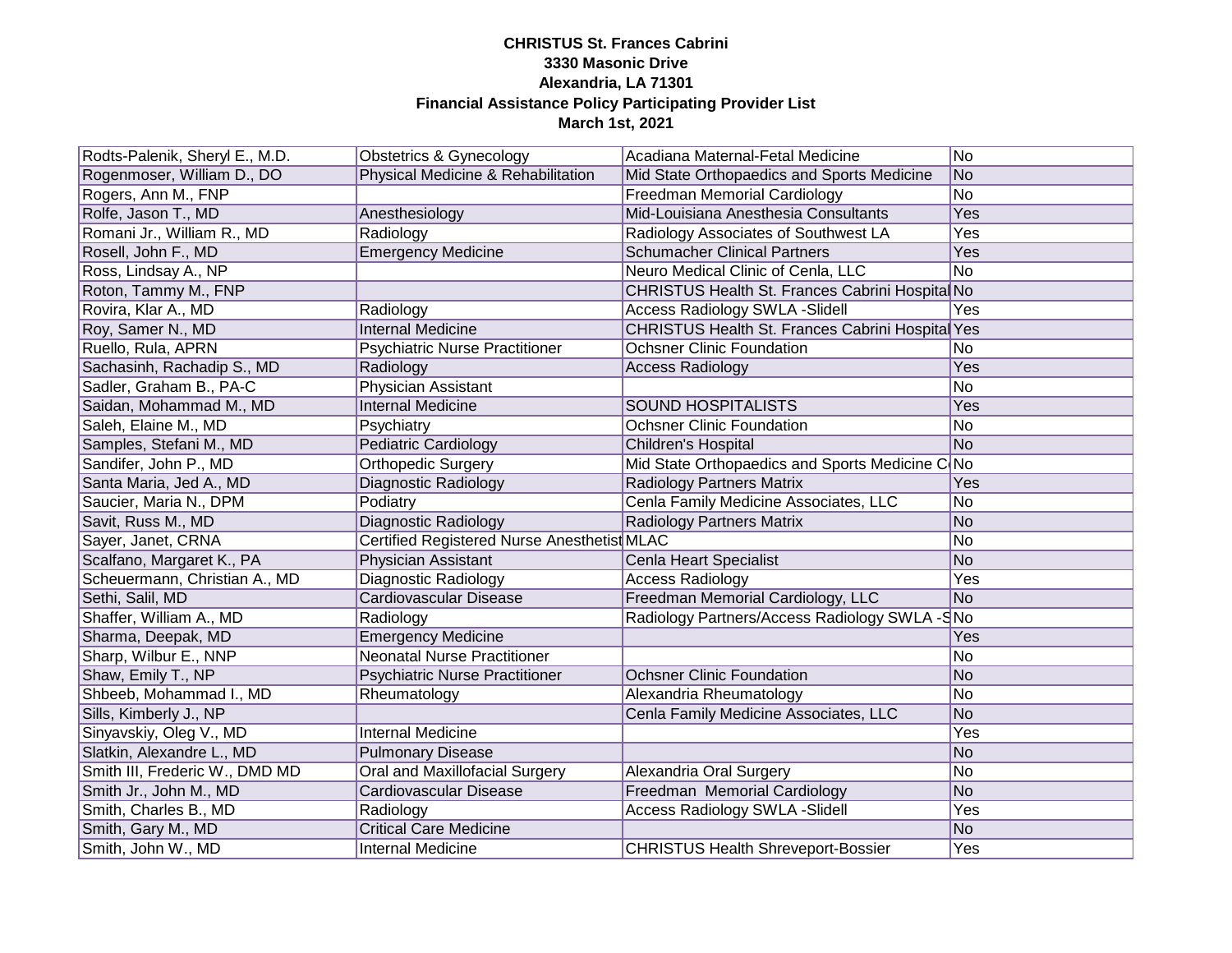| Smith, Paul R., MD              | Radiology                                                            | <b>Access Radiology</b>                         | Yes       |
|---------------------------------|----------------------------------------------------------------------|-------------------------------------------------|-----------|
| Smith-Richerson, Laura L., CRNA | Certified Registered Nurse Anesthetist MLAC                          |                                                 | No        |
| Soileau, Isaac C., NP           |                                                                      | <b>EDSOUND</b>                                  | Yes       |
| Soileau, Robbie J., CRNA        | Certified Registered Nurse Anesthetist Mid LA Anesthesia Consultants |                                                 | Yes       |
| Soliven, Juan C., MD            | <b>Critical Care Medicine</b>                                        |                                                 | Yes       |
| Soudan, Khaldoun, MD            | <b>Internal Medicine</b>                                             | Cenla Kidney Specialists                        | No        |
| Spears, Kelvin L., M.D.         | <b>Emergency Medicine</b>                                            | <b>EDSOUND</b>                                  | Yes       |
| Spires, Stephen R., CRNA        | Certified Registered Nurse Anesthetist Mid LA Anesthesia Consultants |                                                 | Yes       |
| Stafford, Donald J., CRNA       | Certified Registered Nurse Anesthetist Mid LA Anesthesia Consultants |                                                 | Yes       |
| Steele, Russell W., MD          | Pediatrics                                                           | Ochsner for Children-Pediatric Infectious       | No        |
| Stehr, Sean C., MD              | Physical Medicine & Rehabilitation                                   | Interventional Pain of Cenla, LLC               | No        |
| Steinberg, Lon R., MD           | Neurology                                                            | RTNA, PC                                        | No        |
| Sukerek, Husam H., MD           | <b>Pediatric Gastroenterology</b>                                    | Sabine Med Associates dba Husam Sukerek MNo     |           |
| Sulzer, Jana L., MD             | Diagnostic Radiology                                                 | <b>Radiology Partners Matrix</b>                | No        |
| Sumbler, Kimberly A., NP        |                                                                      | CHRISTUS Cabrini Incarnate Word Community No    |           |
| Summersgill, Louis E., MD       | Radiology                                                            | <b>Access Radiology SWLA -Slidell</b>           | Yes       |
| Sunderhaus, Paul T., DPM        | Podiatry                                                             | Cenla Family Medicine Associates, LLC           | No        |
| Sylvia, Mia P., PA-C            | <b>Physician Assistant</b>                                           | Mid Louisiana Surgical Specialists              | No        |
| Tadisina, Shourya, MD           | Internal Medicine                                                    |                                                 | Yes       |
| Talahma, Murad, MD              | Neurology                                                            | <b>Ochsner Clinic Foundation</b>                | No        |
| Talmi, Danit, MD                | Diagnostic Radiology                                                 |                                                 | No        |
| Tank, Jay D., MD                | Radiology                                                            | Radiology Partners - Matrix                     | No        |
| Tarsia III, Joseph, MD          | Neurology                                                            | <b>Ochsner Clinic Foundation</b>                | No        |
| Tassin, Patrick L., MD          | <b>Obstetrics &amp; Gynecology</b>                                   | Alexandria Women's Center                       | No        |
| Taylor, Mark L., MD             | Psychiatry                                                           | <b>Ochsner Clinic Foundation</b>                | <b>No</b> |
| Texada, Charles T., MD          | <b>Orthopedic Surgery</b>                                            | Mid State Orthopaedics and Sports Medicine C No |           |
| Tharp, Melanie S., NP           |                                                                      | <b>CHRISTUS Women's Center</b>                  | No        |
| Thibodeaux, Starli G., CRNA     | Certified Registered Nurse Anesthetist MLAC                          |                                                 | No        |
| Thomas Jr, Donald L., MD        | Radiology                                                            | <b>Access Radiology</b>                         | Yes       |
| Thomas, James A., NP            |                                                                      | Mid State Orthopaedics and Sports Medicine      | No        |
| Thomas, Jeffery E., CRNA        | Certified Registered Nurse Anesthetist MLAC                          |                                                 | No        |
| Thomas, Margo L., MD            | <b>Family Medicine</b>                                               | CHRISTUS Cabrini Group Practice Family Med No   |           |
| Thomas, Patricia E., MD         | <b>Pediatric Cardiology</b>                                          | Ochsner for Children-Pediatric Cardiology       | No        |
| Thompson, Jonathan W., MD       | <b>Radiation Oncology</b>                                            | OncoLogics                                      | No        |
| Tibbett, Jason R., CRNA         | Certified Registered Nurse Anesthetist MLAC                          |                                                 | No        |
| Tighe, Devin K., MD             | Radiology                                                            | <b>Access Radiology</b>                         | Yes       |
| Trahan, Mark P., MD             | Interventional Radiology and Diagnosti Access Radiology              |                                                 | Yes       |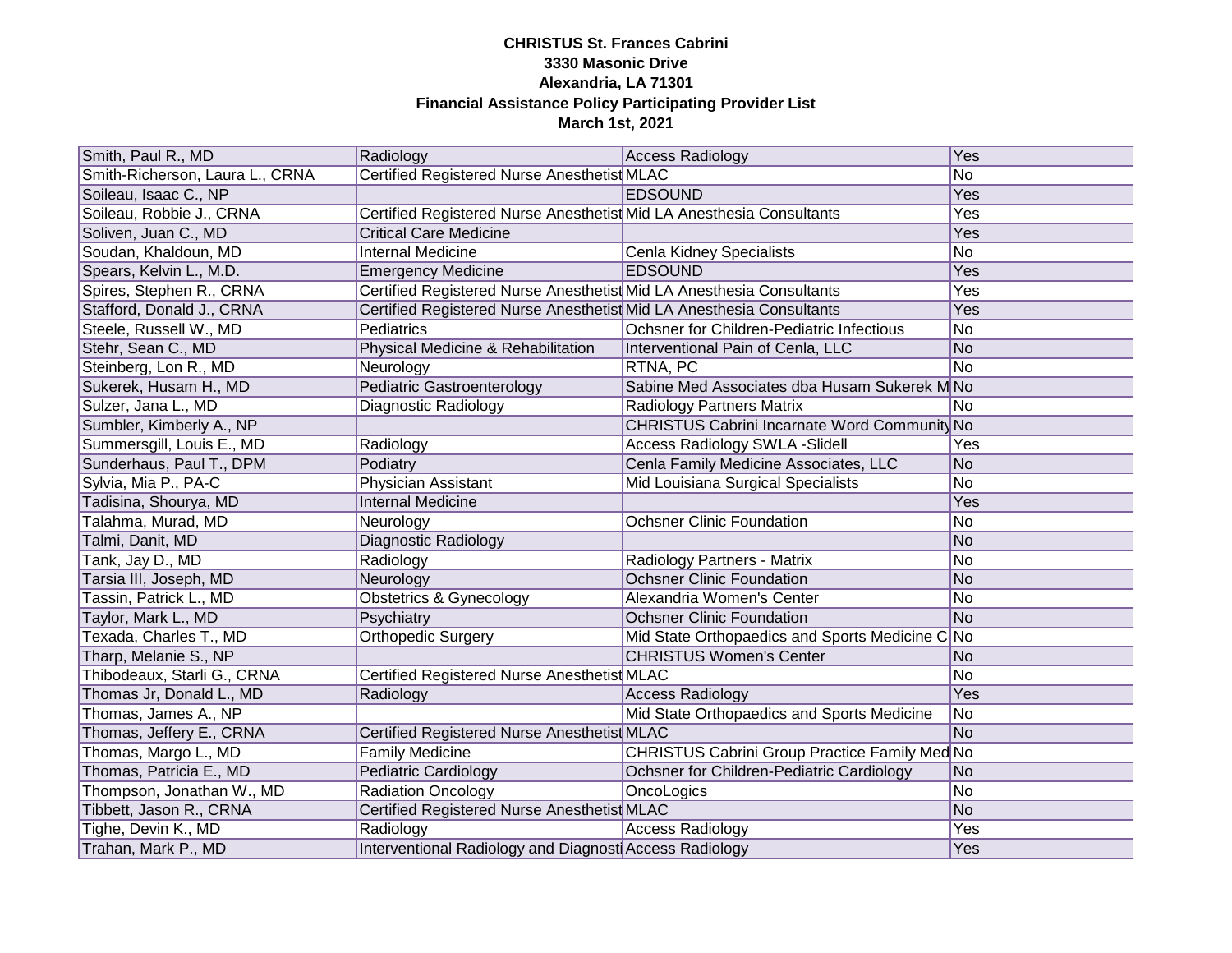| Tran, Benson D., MD            | Diagnostic Radiology                        | Radiology Partners - Matrix                                                 | No  |
|--------------------------------|---------------------------------------------|-----------------------------------------------------------------------------|-----|
| Travis, Joe T., MD             | Anesthesiology                              | Mid Louisiana Anesthesia Consultants                                        | Yes |
| Trosclair, Rebecca S., CRNA    |                                             | Certified Registered Nurse Anesthetist Mid-Louisiana Anesthesia Consultants | Yes |
| Turregano, Frances M., NP      |                                             | Cenla Family Medicine                                                       | No  |
| Ugokwe, Charles C., MD         | Neurology                                   | Central Louisiana Cenla Neurology, LLC                                      | No  |
| Ule, Ulla J., MD               | Hematology/Oncology                         | Attn: Cancer Center                                                         | No  |
| Urbi, Edwin R., MD             | Psychiatry                                  | Edwin Urbi, MD                                                              | No  |
| Urbina, Richard A., DO         | <b>Emergency Medicine</b>                   | Christus St. Frances Cabrini ED                                             | Yes |
| Van Mol, Kirsten E., NP        |                                             | Alexandria Neurosurgical Clinic                                             | No  |
| Vanderhoeven, Johanna S., CRNA | Certified Registered Nurse Anesthetist MLAC |                                                                             | No  |
| VanNorman III, Russell H., MD  | Ophthalmology                               | <b>Shreveport Eye Specialists</b>                                           | No  |
| Vaughn, Troy M., MD            | <b>Neurological Surgery</b>                 | Alexandria Neurosurgical Clinic                                             | No  |
| Vemulapalli, Srikanth, M.D.    | <b>Internal Medicine</b>                    |                                                                             | Yes |
| Verma, Devinder, M.D.          | <b>Internal Medicine</b>                    |                                                                             | No  |
| Verma, Nirupma, M.D.           | Pediatrics                                  |                                                                             | No  |
| Verma, Rajinder, M.D.          | <b>Family Medicine</b>                      | Verma Family Medicine, INC.                                                 | No  |
| Vertil, Cyprien L., MD         | <b>Internal Medicine</b>                    | Hospitalist Medicine Physicians of Texas dba SYes                           |     |
| Vidal, Gabriel A., MD          | Neurology                                   | <b>Ochsner Medical Center-Neurology</b>                                     | No  |
| Vidrine, Jill M., FNP          |                                             | Alexandria Gastrointestinal Specialists                                     | No  |
| Vincent III, Vincent, MD       | Obstetrics & Gynecology                     | CHRISTUS Cabrini Incarnate Word Community No                                |     |
| Vincent, Beckie L., NP         |                                             | Cenla Heart Specialists, LLC                                                | No  |
| Vincent, Chad A., MD           | <b>Internal Medicine</b>                    |                                                                             | Yes |
| Walker, Bradley A., MD         | <b>Emergency Medicine</b>                   | Sound Physicians                                                            | Yes |
| Walker, Michael D., MD         | Radiology                                   | <b>Access Radiology</b>                                                     | Yes |
| Wallace Jr., David R., MD      | Radiology                                   | <b>Access Radiology</b>                                                     | Yes |
| Wallace, Jamie M., PA          | Physician Assistant                         | Mid LA Surgical Specialists                                                 | No  |
| Wallentin, Cynthia L., MD      | Diagnostic Radiology                        | Radiology Partners - Matrix                                                 | No. |
| Waring, Kelly M., NP           |                                             | <b>Cenla Heart Specialists</b>                                              | No  |
| Warpinski, Amy L., MD          | Radiology                                   | <b>Radiology Partners Matrix</b>                                            | No  |
| Webb, Gordon L., M.D.          | <b>Occupational Medicine</b>                |                                                                             | No  |
| Webb, Renick P., MD            | Otolaryngology                              | <b>Red River ENT Associates</b>                                             | No  |
| Webster, Carrie A., CRNA       | Certified Registered Nurse Anesthetist MLAC |                                                                             | No  |
| Weeks, Hailey D., PA           | <b>Physician Assistant</b>                  | Mid LA Surgical Specialists, APMC                                           | No  |
| Wesche, William A., MD         | Pathology                                   | The Delta Pathology Group                                                   | No  |
| West, Eric W., MD              | Psychiatry                                  | <b>Ochsner Clinic Foundation</b>                                            | No  |
| White, Michael G., MD          | Pediatric Cardiology                        | <b>Ochsner for Children-Pediatrics</b>                                      | No  |
| Whitlock, Chrishonda M., PA-C  | <b>Physician Assistant</b>                  | <b>EDSOUND</b>                                                              | Yes |